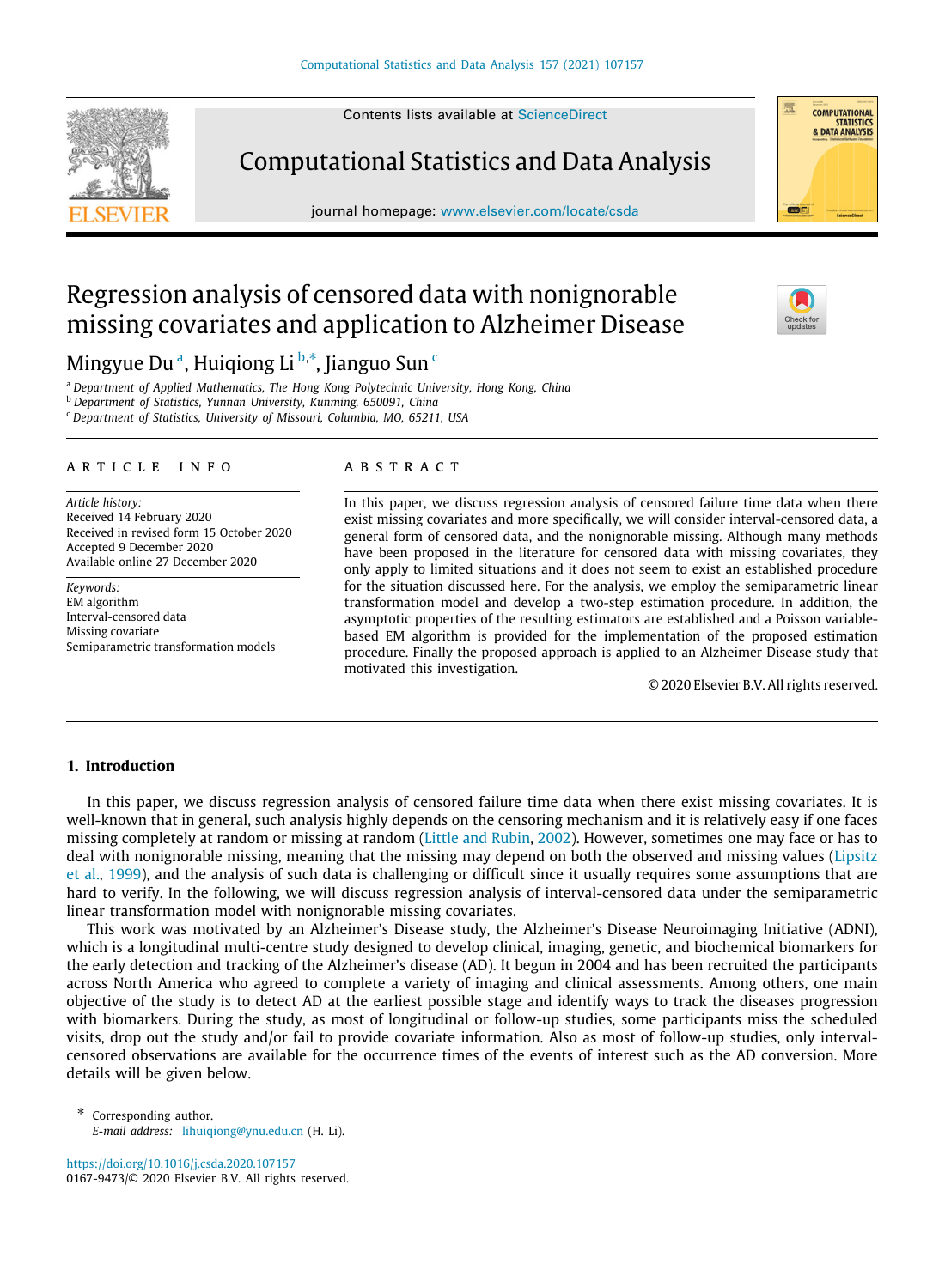In addition to the study described above, missing data occur in many other areas such as longitudinal follow-up studies and sample survey and also in many forms in terms of missing parts and missing mechanism [\(Graham,](#page-14-2) [2012](#page-14-2); [Lipsitz et al.,](#page-14-1) [1999;](#page-14-1) [Little and Rubin](#page-14-0), [2002;](#page-14-0) [Molenberghs et al.](#page-14-3), [2015\)](#page-14-3). In longitudinal studies, for example, it is common that study subjects miss some scheduled visits and/or drop out the study before the end of the study and thus give some missing values. It is apparent that such missing can easily be nonignorable if the missing visits or drop-out is related to the event or variable under investigation such that the event may be some status of a breast cancer patient while the drop-out is due to death. In sample survey, it is also common to have missing values on both response variables and covariates with the missingness being to depend on missing values and thus nonignorable, and among others, [Little and Rubin](#page-14-0) ([2002\)](#page-14-0) described many such nonignorable examples. In the case of interval-censored data, a general example of nonignorable missing covariates occurs when there exist some internal covariates or correlated longitudinal covariates ([Kalbfleisch and](#page-14-4) [Prentice,](#page-14-4) [2002;](#page-14-4) [Wullfsohn and Tsiatis](#page-14-5), [1997](#page-14-5)).

As mentioned above, many methods have been proposed in the literature for regression analysis of censored failure time data with missing covariates [\(Hu et al.](#page-14-6), [2015](#page-14-6); [Qi et al.](#page-14-7), [2005;](#page-14-7) [Luo et al.](#page-14-8), [2009](#page-14-8); [Ning et al.,](#page-14-9) [2018](#page-14-9); [Wang and Chen,](#page-14-10) [2001;](#page-14-10) [Xu et al.](#page-14-11), [2009](#page-14-11)). However, most of them apply only to right-censored data, the censored data with missing completely at random or missing at random, or the data arising from a specific regression model such as the proportional hazards model. It is well-known that when the missing is nonignorable, the application of the methods developed under the simpler missing mechanism could yield seriously biased estimation, and the proportional hazards model may be too restrictive or not fit censored data well sometimes. Limited research also exists for right-censored data with nonignorable missing covariates. For example, [Cook et al.](#page-14-12) [\(2011](#page-14-12)) gave a maximum likelihood estimation approach by utilizing supplementary information under the proportional hazards model. In the following, we will consider interval-censored data, a more general form of censored data that includes right-censored data as a special case ([Finkelstein,](#page-14-13) [1986](#page-14-13); [Sun,](#page-14-14) [2006\)](#page-14-14), under the semiparametric linear transformation model, a class of flexible models that includes many commonly used models as special cases [\(Chen et al.](#page-14-15), [2002](#page-14-15); [Zeng et al.](#page-14-16), [2016](#page-14-16); [Zhang and Zhao,](#page-14-17) [2013\)](#page-14-17).

The remainder of this paper is organized as follows. In Section [2](#page-1-0), we will first describe some notation and the models and some assumptions that will be used throughout the paper. A two-step estimation procedure is then proposed in Section [3.](#page-2-0) In the first step, an estimating equation approach is given to estimate the parameter involved in the missing mechanism and then an approximated maximum likelihood estimation procedure is developed for estimation of regression parameters along with others. Furthermore the asymptotic properties of the proposed estimators are established. In Section [4](#page-4-0), for the implementation of the proposed estimation procedure, a novel EM algorithm is developed with the use of Poisson variables in the data augmentation part. Section [5](#page-8-0) presents some results obtained from a simulation study conducted for the assessment of the finite sample properties of the proposed method, and they suggest that the approach works well for practical situations. In Section  $6$ , we apply the proposed approach to the AD study described above and Section [7](#page-11-0) contains some discussion and concluding remarks.

## **2. Models, assumptions and the likelihood function**

<span id="page-1-0"></span>Consider a failure time study that involves *n* independent subjects. For subject *i*, let *T<sup>i</sup>* denote the failure time of interest and suppose that there exists a *p*-dimensional vector of covariates denoted by (*Xi*, *Zi*) ′ , where *X<sup>i</sup>* denotes the covariates that may suffer missing and  $Z_i$  the covariates that can always be observed,  $i = 1, \ldots, n$ . In the following, we will assume that given the covariates  $X_i$  and  $Z_i$ , the cumulative hazard function of  $T_i$  has the form

<span id="page-1-1"></span>
$$
\Lambda_T(t|X_i, Z_i) = G\left\{\Lambda(t) \exp(X_i^T \beta_1 + Z_i^T \beta_2)\right\}.
$$
\n<sup>(1)</sup>

In the above, *G* is a known increasing function, Λ(*t*) denotes an unknown increasing baseline cumulative hazard function, and  $\beta=(\beta_1,\beta_2)'$  is a p-dimensional vector of regression parameters. Suppose that the main goal is to estimate  $\beta$ .

It is easy to see that the class of transformation models described above is flexible and includes many commonly used models as special cases [\(Chen et al.](#page-14-15), [2002](#page-14-15); [Zhang and Zhao](#page-14-17), [2013](#page-14-17)). For example, one can obtain the proportional hazards model by letting  $G(x) = x$  and it gives the proportional odds model when  $G(x) = \log(1+x)$ . Also it is not difficult to show that model  $(1)$  $(1)$  $(1)$  can be rewritten as a linear transformation model

$$
\log \Lambda(t) = -X_i^T \beta_1 - Z_i^T \beta_2 + \epsilon \,,
$$

and given  $X_i$  and  $Z_i$ , the survival function of  $T_i$  has the form

$$
S(t|X_i, Z_i) = \exp \left\{-G \left[ \Lambda(t) \exp(X_i^T \beta_1 + Z_i^T \beta_2) \right] \right\},
$$

where  $\epsilon$  is an error term with the distribution function  $1 - \exp[-G(\exp(x))]$ .

To describe the observed interval-censored data, suppose that for subject *i*, there exist two observation times denoted by  $U_i$  and  $V_i$  with  $U_i < V_i$ , and define the indicator functions  $\delta_{1i} = I(T_i \leq U_i)$ ,  $\delta_{2i} = I(U_i < T_i \leq V_i)$ , and  $\delta_{3i} = 1 - \delta_{1i} - \delta_{2i}$ . That is, one only observes whether the failure event of interest for subject *i* occurs before *U<sup>i</sup>* , within (*Ui*, *Vi*], or after *V<sup>i</sup>* . Also define the indicator function  $r_i = 1$  if  $X_i$  is observed and  $r_i = 0$  otherwise and assume that the missing probability  $P(r_i = 1|X_i, Z_i) = \pi(X_i, Z_i) = \pi(\alpha; X_i, Z_i)$  is known up a vector of parameters  $\alpha$ . That is, the missing mechanism is nonignorable or the missing not at random (MNAR). In the following, it will be also assumed that given the  $X_i$  and  $Z_i$ ,  $T_i$  is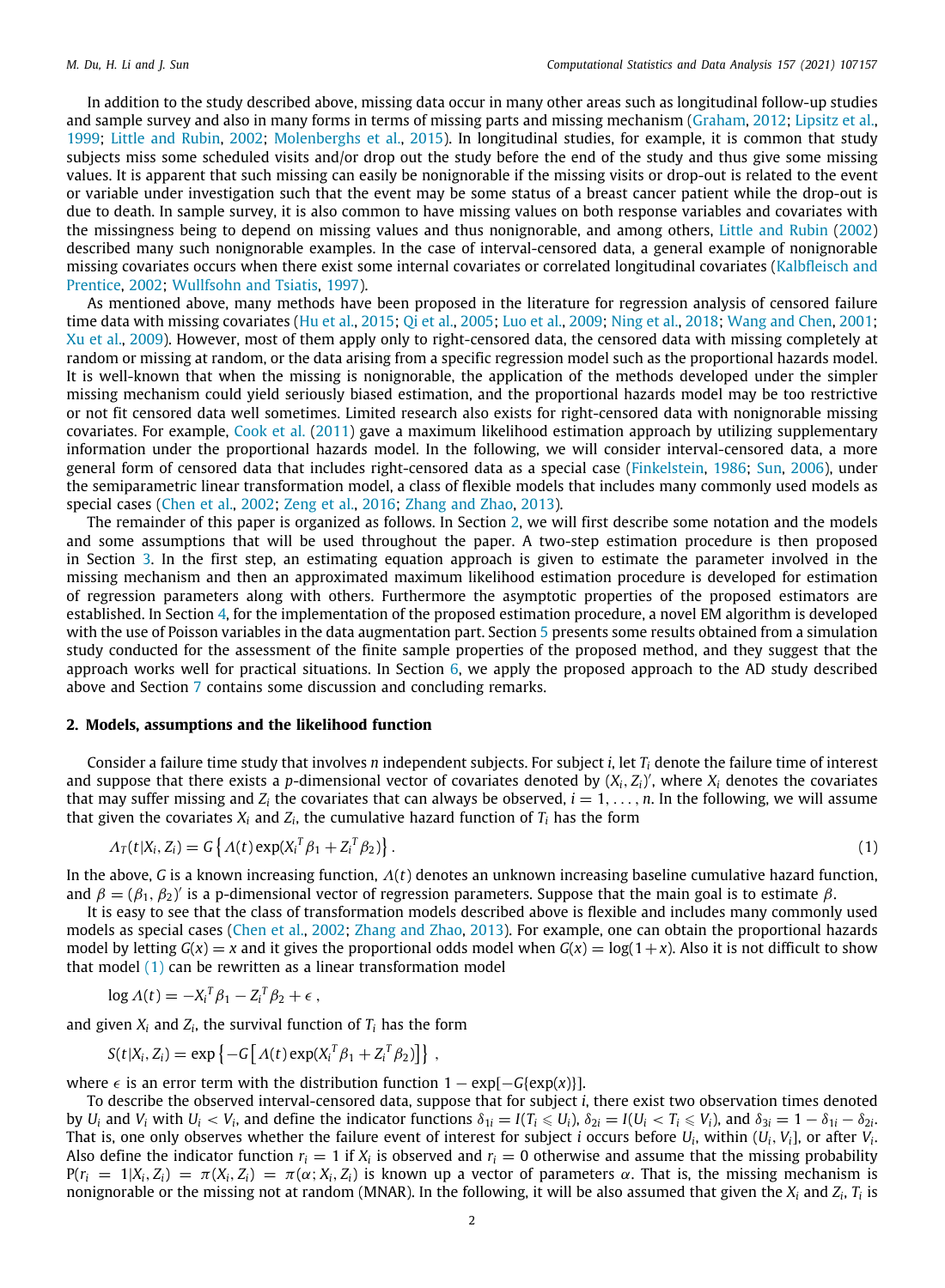independent of *U<sup>i</sup>* and *V<sup>i</sup>* , meaning that we have independent or non-informative censoring, and that given the covariates, the covariate missingness is independent of the observation on *T<sup>i</sup>* .

Define  $C = \{i : r_i = 1\}$  and  $\bar{C} = \{i : r_i = 0\}$ . Note that for the subject in C, the density function of a general observation  $\{U, V, \delta_1, \delta_2, \delta_3, Z, rX, r\}$  has the form

$$
f(U, V, \delta_1, \delta_2, \delta_3, Z, rX, r) = f(U, V, \delta_1, \delta_2, \delta_3, Z, X, r = 1)
$$
  
=  $f(X, Z) f(r = 1 | X, Z) f(U, V, \delta_1, \delta_2, \delta_3 | X, Z),$ 

while for the subject in  $\bar{c}$ , the corresponding density function takes the form

$$
f(U, V, \delta_1, \delta_2, \delta_3, Z, rX, r) = f(U, V, \delta_1, \delta_2, \delta_3, Z, r = 0)
$$
  
= 
$$
\int f(X, Z) f(r = 0 | X, Z) f(U, V, \delta_1, \delta_2, \delta_3 | X, Z) dX.
$$

It follows that based on the observed data  $\mathbf{0} = {\mathbf{0}}_i = (U_i, V_i, \delta_{i1}, \delta_{i2}, \delta_{i3}, Z_i, r_i X_i, r_i)$ ,  $i = 1, ..., n$ , the likelihood function can be written as

$$
L(\beta_1, \beta_2, \Lambda, \alpha | \mathbf{O}) = \prod_{i \in \mathcal{C}} \left\{ (1 - \exp \left\{ -G \left[ \Lambda(U_i) \exp(X_i^T \beta_1 + Z_i^T \beta_2) \right] \right\} \right)^{\delta_{i1}}
$$
  
\n
$$
(\exp \left\{ -G \left[ \Lambda(U_i) \exp(X_i^T \beta_1 + Z_i^T \beta_2) \right] \right\} - \exp \left\{ -G \left[ \Lambda(V_i) \exp(X_i^T \beta_1 + Z_i^T \beta_2) \right] \right\} \right)^{\delta_{i2}}
$$
  
\n
$$
(\exp \left\{ -G \left[ \Lambda(V_i) \exp(X_i^T \beta_1 + Z_i^T \beta_2) \right] \right\} \right)^{\delta_{i3}} f(X_i | Z_i) f(Z_i) f(r_i = 1 | X_i, Z_i) \right\}
$$
  
\n
$$
\times \prod_{i \in \bar{\mathcal{C}}} \left\{ \int (1 - \exp \left\{ -G \left[ \Lambda(U_i) \exp(X_i^T \beta_1 + Z_i^T \beta_2) \right] \right\} \right)^{\delta_{i1}}
$$
  
\n
$$
(\exp \left\{ -G \left[ \Lambda(U_i) \exp(X_i^T \beta_1 + Z_i^T \beta_2) \right] \right\} - \exp \left\{ -G \left[ \Lambda(V_i) \exp(X_i^T \beta_1 + Z_i^T \beta_2) \right] \right\} \right)^{\delta_{i2}}
$$
  
\n
$$
(\exp \left\{ -G \left[ \Lambda(V_i) \exp(X_i^T \beta_1 + Z_i^T \beta_2) \right] \right\} \right)^{\delta_{i3}} f(X_i | Z_i) f(Z_i) f(r_i = 0 | X_i, Z_i) dX_i \right\}.
$$

Let  $(L_i, R_i]$  denote the smallest interval that brackets  $T_i$ , or define  $L_i = 0$  and  $R_i = U_i$  if  $\delta_{i1} = 1$ ,  $L_i = U_i$  and  $R_i = V_i$  if  $\delta_{i2} = 1$ , and  $L_i = V_i$ ,  $R_i = \infty$  if  $\delta_{i3} = 1$ . Then the likelihood function above can be rewritten as

$$
L(\beta_1, \beta_2, \Lambda, \alpha | \mathbf{O}) = \prod_{i \in C} \left\{ \left( \exp \left\{ -G \left[ \Lambda(L_i) \exp(X_i^T \beta_1 + Z_i^T \beta_2) \right] \right\} \right. \\ \left. - \exp \left\{ -G \left[ \Lambda(R_i) \exp(X_i^T \beta_1 + Z_i^T \beta_2) \right] \right\} \right) f(X_i | Z_i) f(Z_i) f(r_i = 1 | X_i, Z_i) \right\} \\ \times \prod_{i \in \bar{C}} \left\{ \int \left( \exp \left\{ -G \left[ \Lambda(L_i) \exp(X_i^T \beta_1 + Z_i^T \beta_2) \right] \right\} \right. \\ \left. - \exp \left\{ -G \left[ \Lambda(R_i) \exp(X_i^T \beta_1 + Z_i^T \beta_2) \right] \right\} \right) f(X_i | Z_i) f(Z_i) f(r_i = 0 | X_i, Z_i) dx_i \right\} .
$$

In the next section, we will discuss estimation of regression parameters as well as others.

## **3. Estimation procedures**

<span id="page-2-0"></span>Now we discuss estimation of regression parameters  $\beta_1$  and  $\beta_2$  as well as  $\Lambda$  and  $\alpha$ . For this, we will first consider estimation of the parameter  $\alpha$  in the missing probability  $\pi(\alpha; X_i, Z_i)$  and present an estimating equation approach. Then an approximated maximum likelihood estimator is proposed for the others.

As above, let *f* (*X*|*Z*) denote the probability density function of the covariate *X* given the covariate *Z*. For estimation of α, note that if *f* (*X*|*Z*) was known, it would be natural to use the maximum likelihood estimator [\(Kim and Shao,](#page-14-18) [2013\)](#page-14-18). Of course, this is not true and to deal with this, we assume that the *r<sup>i</sup>* 's are independently generated from a Bernoulli distribution with probability  $\pi_i(\alpha) = \pi(\alpha; X_i, Z_i)$ . If the  $X_i$ 's were completely observed, the likelihood function of  $\alpha$  would be

$$
L(\alpha) = \prod_{i=1}^n \{\pi(\alpha; X_i, Z_i)\}^{\gamma_i} \{1 - \pi(\alpha; X_i, Z_i)\}^{1 - r_i},
$$

and one could obtain the maximum likelihood estimator of  $\alpha$  by solving the score equation

$$
S(\alpha) = \frac{\partial \log L(\alpha)}{\partial \alpha} = \sum_{i=1}^n s(\alpha; r_i, X_i, Z_i) = \sum_{i=1}^n \frac{r_i - \pi(\alpha; X, Z)}{\pi(\alpha; X, Z) \{1 - \pi(\alpha; X, Z)\}} \frac{\partial \pi(\alpha; X, Z)}{\partial \alpha} = 0.
$$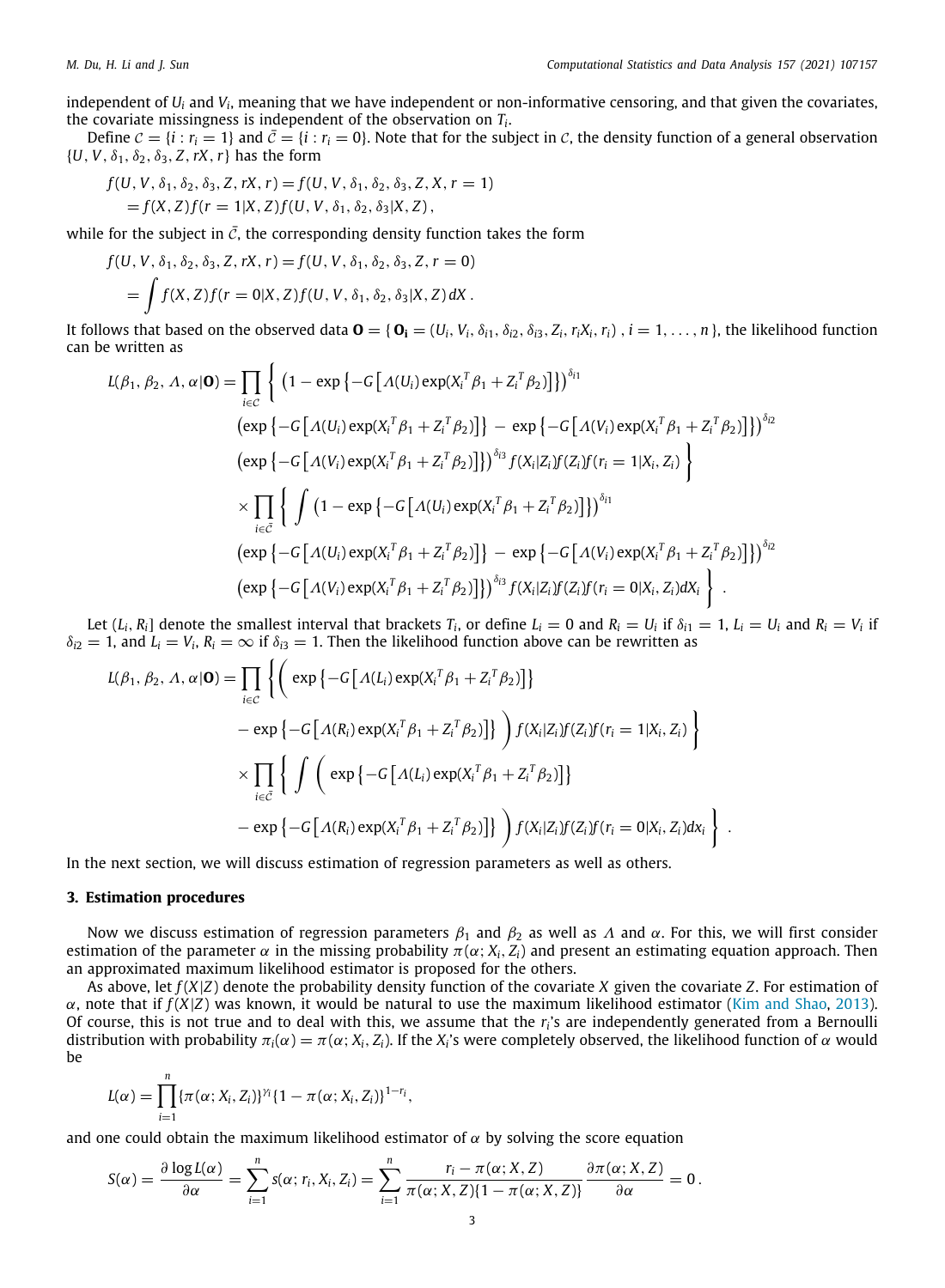However, because some of *X<sup>i</sup>* are missing and thus the score equation above is not applicable. Corresponding to this, we can consider maximizing the observed likelihood function

$$
L_{obs}(\alpha) = \prod_{i=1}^n \{ \pi(\alpha; X_i, Z_i) \}^{\gamma_i} \left[ \int \{ 1 - \pi(\alpha; X_i, Z_i) \} f(X_i | Z_i) dX_i \right]^{1-r_i},
$$

and the resulting maximum likelihood estimator of  $\alpha$  can be obtained by solving the observed score equation

 $S_{obs}(\alpha) = \log L_{obs}(\alpha)/\partial \alpha = 0.$ 

On the other hand, finding the solution to the observed score equation above is computationally challenging because it involves the integration with unknown parameters. Thus we propose to find the maximum likelihood estimator of  $\alpha$  by solving the following mean score equation

<span id="page-3-0"></span>
$$
\bar{S}(\alpha) = n^{-1} \sum_{i=1}^{n} E\{s(\alpha; r_i, X_i, Z_i) | r_i, X_{obs,i}, Z_i\}
$$
  
= 
$$
n^{-1} \sum_{i=1}^{n} [r_i s(\alpha; r_i, X_i, Z_i) + (1 - r_i) E_0\{s(\alpha; r_i, X_i, Z_i) | Z_i = z_i, r_i = 0\}] = 0
$$
 (2)

which is equivalent to  $S_{obs}(\alpha) = 0$  ([Louis,](#page-14-19) [1982](#page-14-19)).

To solve the mean score equation  $\bar{S}(\alpha) = 0$ , we need to determine the conditional distribution  $f(X|Z, r = 0)$  since we need to compute the conditional expectation of the score function  $E_0(\cdot)$  in [\(2\)](#page-3-0). For this, note that

$$
f(X|Z, r = 0) = f(X|Z, r = 1) \frac{O(\alpha; X, Z)}{E\{O(\alpha; X, Z)|Z, r = 1\}}
$$

based on the Bayes formula, where

$$
O(\alpha; X, Z) = \frac{f(r = 0|X, Z)}{f(r = 1|X, Z)} = \pi^{-1}(\alpha; X, Z) - 1.
$$

It thus follows that

$$
E_0\{s(\alpha; r_i, X_i, Z_i)|Z_i = z_i, r_i = 0\} = \frac{\int s(\alpha; r, X_i, Z)O(\alpha; X_i, Z)f(r = 1|X_i, Z)dX_i}{\int O(\alpha; X_i, Z)f(r = 1|X_i, Z)dX_i} \triangleq \frac{F_s(\alpha; Z_i, r_i)}{D(\alpha; Z_i)}.
$$

By using the kernel smoothing, we can estimate  $F_s(\alpha; Z_i, r_i)$  and  $D(\alpha; Z_i)$  by

$$
\hat{F}_s(\alpha; Z, r) = (nh^d)^{-1} \sum_{j=1}^n r_j K_h(Z_j - Z) O(\alpha; X_j, Z) s(\alpha; r, X_j, Z),
$$

and

$$
\hat{D}(\alpha; Z) = (nh^d)^{-1} \sum_{j=1}^n r_j K_h(Z_j - Z) O(\alpha; X_j, Z),
$$

respectively, where  $d$  denotes the dimension of  $Z,$   $K$   $:$   $\R^d$   $\to$   $\R$  is a kernel function,  $K_h(Z)$   $=$   $K(Z/h)$ , and  $h$  is an appropriate bandwidth that satisfies certain regularity conditions. Thus the mean score equation  $(2)$  $(2)$  can be approximated by ([Morikawa et al.,](#page-14-20) [2017;](#page-14-20) [Zhao et al.,](#page-14-21) [2017\)](#page-14-21)

<span id="page-3-1"></span>
$$
\hat{S}(\alpha) = n^{-1} \sum_{i=1}^{n} \left\{ r_i s(\alpha; r_i, X_i, Z_i) + (1 - r_i) \frac{\hat{F}_s(\alpha; Z_i, r_i)}{\hat{D}(\alpha; Z_i)} \right\} = 0.
$$
\n(3)

It is worth noting that the estimation procedure for  $\alpha$  above is valid for any parametric model and without the need of specifying a parametric distribution on the variable *X*.

Let  $\hat{\alpha}$  denote the estimator of  $\alpha$  given by the solution to Eq. [\(3\)](#page-3-1). Then it is natural to estimate  $\beta_1$ ,  $\beta_2$  and  $\Lambda$  by maximizing the estimated or approximate likelihood function  $L(\beta_1, \beta_2, \Lambda, \hat{\alpha}|\mathbf{O})$ . Before this, note that to simplify the maximization, one can convert the class of transformation model given in  $(1)$  $(1)$  $(1)$  into the proportional hazards frailty model by using the Laplace transformation. Specifically, let  $\xi$  be a random variable whose density  $f(\xi)$  is the inverse Laplace transformation of  $exp{-G(t)}$  or given by

$$
\exp\{-G(t)\} = \int_0^\infty \exp(-t\xi) f(\xi) d\xi
$$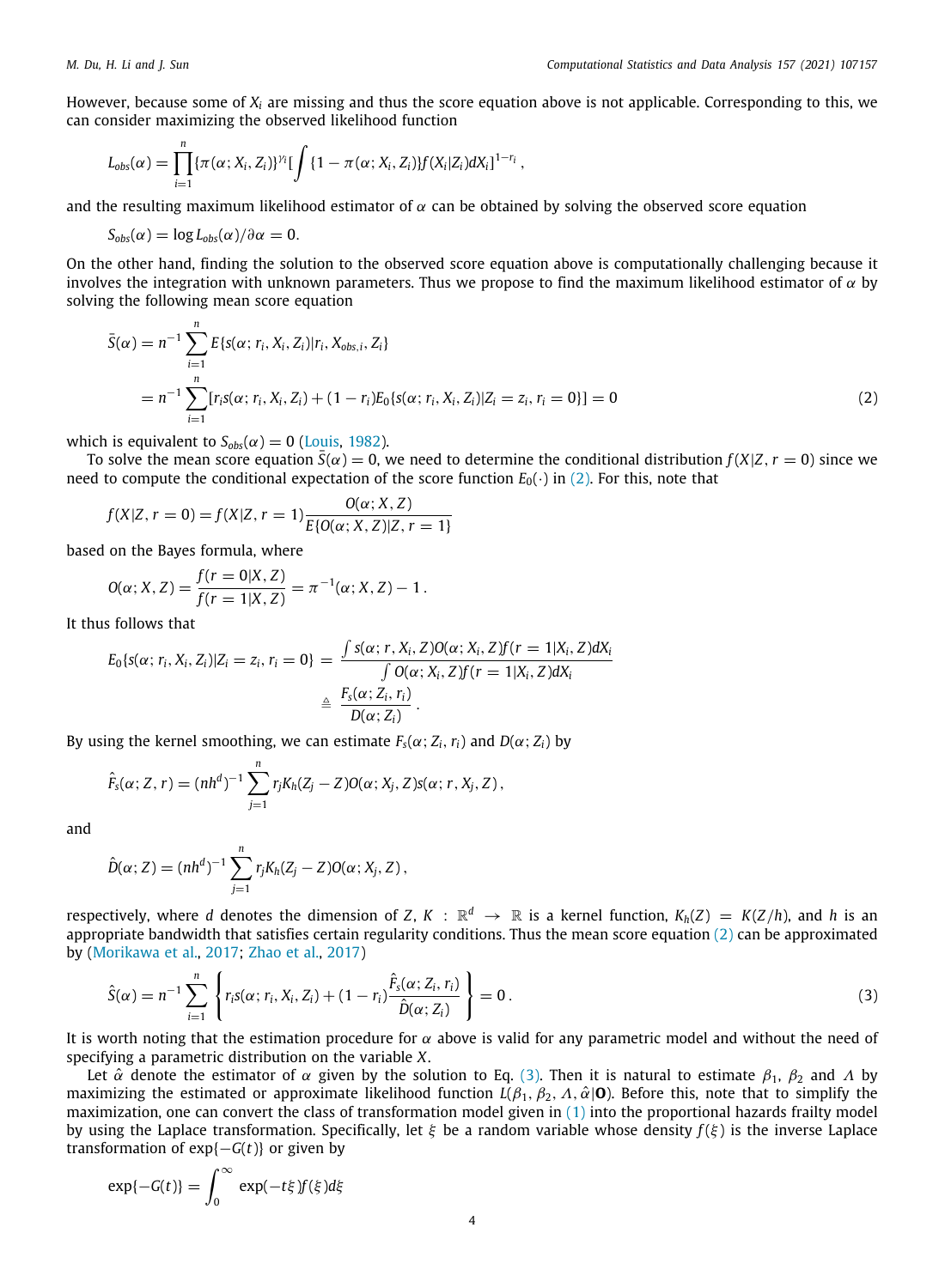with the support  $[0, \infty)$ . By letting  $f(\xi_i)$  be the gamma density function with mean 1 and variance  $\gamma$ , we have  $G(x)$  = log(1 + γx)/γ, the logarithmic transformation function family. Then by omitting  $f(Z)$  and  $f(r = 1|X, Z)$ , the likelihood function can be rewritten as

$$
L(\beta_1, \beta_2, \Lambda, \hat{\alpha} | \mathbf{O}) = \prod_{i \in C} \left\{ \left( \int_{\xi_i} \left[ \exp \left\{ -\xi_i \Lambda(L_i) \exp(X_i^T \beta_1 + Z_i^T \beta_2) \right\} \right. \right. \\ \left. - \exp \left\{ -\xi_i \Lambda(R_i) \exp(X_i^T \beta_1 + Z_i^T \beta_2) \right\} \right] f(\xi_i) d\xi_i \right) f(X_i | Z_i) \right\} \\ \times \prod_{i \in \bar{C}} \left\{ \int \left[ \int_{\xi_i} \left( \exp \left\{ -\xi_i \Lambda(L_i) \exp(X_i^T \beta_1 + Z_i^T \beta_2) \right\} \right. \right. \\ \left. - \exp \left\{ -\xi_i \Lambda(R_i) \exp(X_i^T \beta_1 + Z_i^T \beta_2) \right\} \right) f(\xi_i) d\xi_i \right\} f(X_i | Z_i) f(r_i = 0 | X_i, Z_i) dX_i \right\} .
$$

For estimation of  $\theta = (\beta_1, \beta_2, \Lambda)$ , we will take the nonparametric approach that treats  $\Lambda$  as a step function at all different observation times and estimate it by the value, denoted by  $\hat{\theta}_n = (\hat{\beta}_n, \hat{\Lambda}_n)$ , that maximizes the approximated likelihood function  $L(\beta_1, \beta_2, \Lambda, \hat{\alpha} | \mathbf{0})$ . Let  $\theta_0 = (\beta_0, \Lambda_0)$  denote the true value of  $\hat{\theta}$  and define the distance between  $\theta^1 = (\beta_1^{\ 1}, \beta_2^{\ 1}, \Lambda^1)$  and  $\theta^2 = (\beta_1^{\ 2}, \beta_2^{\ 2}, \Lambda^2)$  as

$$
d(\theta^1, \theta^2) = {\{\|\beta_1^1 - \beta_1^2\|^2 + \|\beta_2^1 - \beta_2^2\|^2 + \|\Lambda^1 - \Lambda^2\|_2^2\}^{1/2}},
$$

where  $\|v\|$  denotes the Euclidean norm of a vector  $v$  and  $\| \varLambda^1 - \varLambda^2\|_2^2 = \int [\{\varLambda^1(u) - \varLambda^2(u)\}^2 + \{\varLambda^1(v) - \varLambda^2(v)\}^2] df(u,v)$ . Then in the [Appendix](#page-13-0) [A,](#page-13-0) we will show that under some regularity conditions and as  $n\to\infty$ ,  $d(\hat\theta_n,\theta_0)\to 0$  almost surely and

 $\sqrt{n}(\hat{\beta}_n - \beta_0) \rightarrow N(0, \Sigma)$ 

in distribution with  $\varSigma$  given in [Appendix](#page-13-0) [A](#page-13-0). That is,  $\hat\theta_n$  is consistent and  $\hat\beta_n$  asymptotically follows the normal distribution.

For inference about  $\beta$ , it is apparent that one needs to estimate  $\Sigma$  and one common approach would be to employ the Louis' Formula, proposed by [Louis](#page-14-19) ([1982\)](#page-14-19) for covariance estimation when an EM algorithm is used, or the profile likelihood approach. However, both methods would require the determination of some quantities that are analytically complicated. Corresponding to this and by following [Wen and Chen](#page-14-22) [\(2011](#page-14-22)) and others, we propose to employ the nonparametric bootstrap method [\(Efron,](#page-14-23) [1981](#page-14-23); [Su and Wang,](#page-14-24) [2016\)](#page-14-24). Specifically, let *Q* be an integer and for each  $1 \le q \le Q$ , draw a new data set, denoted by  $O^{(q)}$ , of the sample size  $n$  with replacement from the original observed data {  $O_i$ ;  $i=1,\ldots,n$  }. Let  $\hat{\beta}^q_n$  denote the estimator of  $\beta$  defined above based on the bootstrap samples  $O^{(\bar{q})}$ ,  $q=1,\ldots,Q$ . respectively. Then one can estimate the covariance matrix of  $\hat\beta_n$  by using the sample covariance matrix of the  $\hat\beta_n^{(q)}$ 's and the numerical results below suggest that it seems to work well.

## **4. A Poisson variable-based EM algorithm**

<span id="page-4-0"></span>In this section, we present an EM algorithm for the determination of the proposed estimator  $\hat{\theta}_n$ . Let 0 = t $_0$  < t $_1$  <  $\cdots < t_m$  denote all different, ordered time points of the *L*<sub>*i*</sub>'s and finite *R*<sub>*i*</sub>'s and  $\lambda_k$  the jump of  $\Lambda$  at  $t_k$  with  $\lambda_0 = 0$ . Then the approximated likelihood function  $L(\beta_1, \beta_2, \Lambda, \hat{\alpha}|\mathbf{0})$  can be rewritten as

$$
L(\beta_1, \beta_2, \Lambda, \hat{\alpha} | \mathbf{O}) = \prod_{i \in \mathcal{C}} \left\{ \left( \int_{\xi_i} \exp \left\{ -\xi_i \sum_{t_k \le L_i} \lambda_k \exp(X_i^T \beta_1 + Z_i^T \beta_2) \right\} \right. \\ \times \left. \left[ 1 - \exp\{-\xi_i \sum_{L_i < t_k \le R_i} \lambda_k \exp(X_i^T \beta_1 + Z_i^T \beta_2) \} \right]^{I(R_i < \infty)} f(\xi_i) d\xi_i \right) f(X_i | Z_i) \right\} \\ \times \prod_{i \in \bar{\mathcal{C}}} \left\{ \int \left[ \int_{\xi_i} \exp \left\{ -\xi_i \sum_{t_k \le L_i} \lambda_k \exp(X_i^T \beta_1 + Z_i^T \beta_2) \right\} \right. \\ \times \left. \left[ 1 - \exp\{-\xi_i \sum_{L_i < t_k \le R_i} \lambda_k \exp(X_i^T \beta_1 + Z_i^T \beta_2) \} \right]^{I(R_i < \infty)} f(\xi_i) d\xi_i \right] \\ \times f(X_i | Z_i) f(r_i = 0 | X_i, Z_i) dX_i \right\} .
$$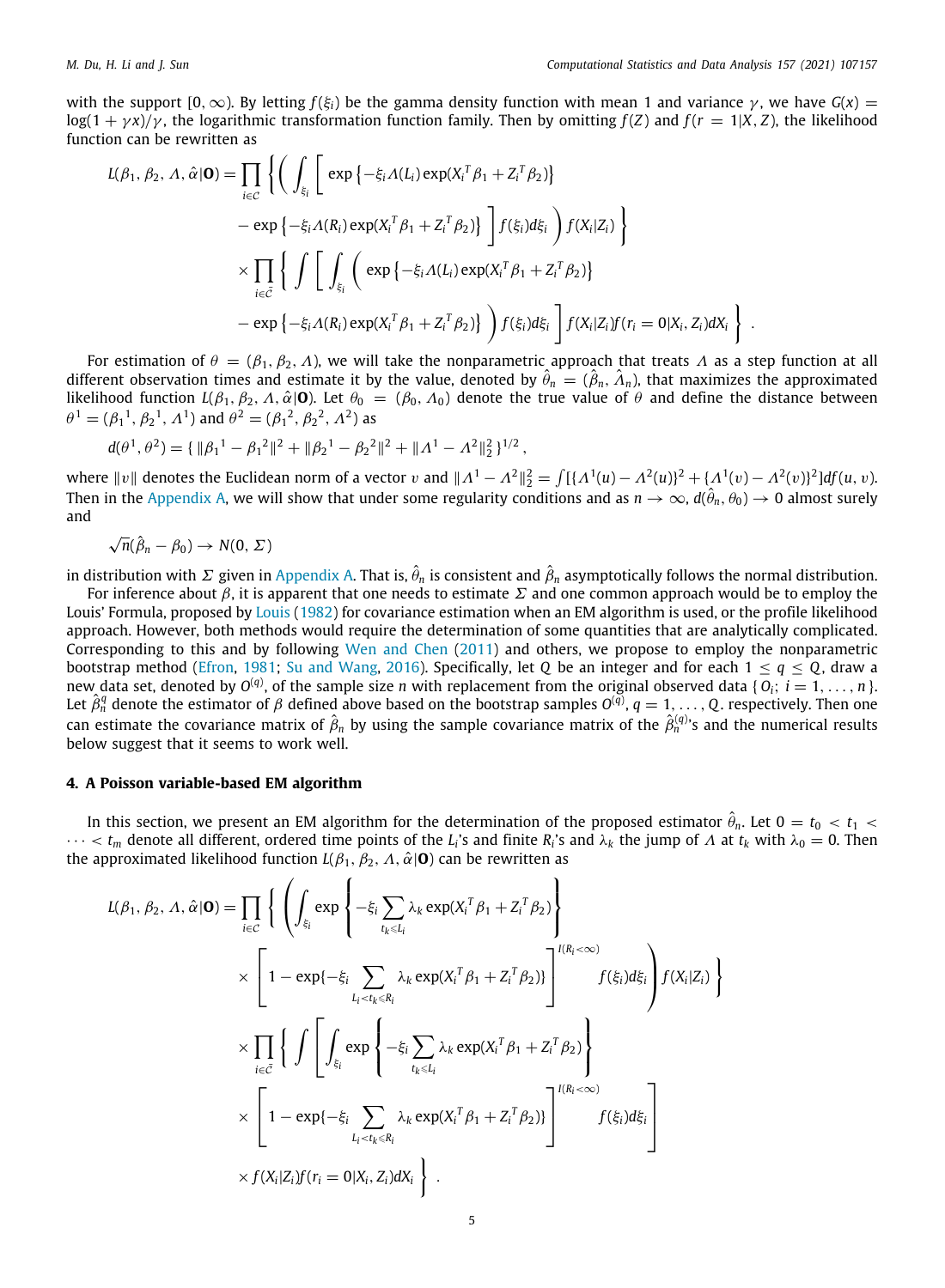To augment the observed data, by following [Wang et al.](#page-14-25) [\(2016](#page-14-25)) and [Zeng et al.](#page-14-16) ([2016\)](#page-14-16), given ξ*<sup>i</sup>* , let { *Wik*; *i* = 1, . . . , *n*;  $k = 1, \ldots, m$  } be independent Poisson random variables with the means  $\xi_i\lambda_k \exp(X_i^T\beta_1 + Z_i^T\beta_2)$ . Then  $L(\beta_1, \beta_2, \Lambda, \hat{\alpha}|\mathbf{O})$ can be written as

$$
L(\beta_1, \beta_2, \Lambda, \hat{\alpha} | \mathbf{O}) = \prod_{i \in C} \left[ \int_{\xi_i} \left\{ \prod_{t_k \leq L_i} P(W_{ik} = 0 | \xi_i) \right\} \left\{ 1 - P(\sum_{L_i < t_k \leq R_i} W_{ik} = 0 | \xi_i) \right\}^{I(R_i < \infty)} f(\xi_i) d\xi_i \right\} \times f(X_i | Z_i) \prod_{i \in \bar{C}} \left\{ \int \left[ \int_{\xi_i} \left\{ \prod_{t_k \leq L_i} P(W_{ik} = 0 | \xi_i) \right\} \left\{ 1 - P(\sum_{L_i < t_k \leq R_i} W_{ik} = 0 | \xi_i) \right\}^{I(R_i < \infty)} f(\xi_i) d\xi_i \right\} \right]
$$
\n
$$
f(X_i | Z_i) f(r_i = 0 | X_i, Z_i) dX_i \right\} .
$$

Furthermore, for the subjects in  $\bar{C}$ , define the latent variable  $\tilde{Z}$  which takes the values on the observed  $Z_1, \ldots, Z_n$  and satisfies the equations  $P(\tilde{Z} = Z_j | Z = Z_i) = w_{ji}$ ,  $P(X = x_s | Z = Z_i, \tilde{Z} = Z_j) = P(X = x_s | \tilde{Z} = Z_j) = p_{sj}$ , and  $P(U, V, \delta_1, \delta_2, \delta_3 | X, Z, \tilde{Z}) = P(U, V, \delta_1, \delta_2, \delta_3 | X, Z)$ . Then we have that  $P(X = x_s | Z = Z_i) = \sum_{j=1}^n w_{ji} p_{sj}$  for the subjects in  $\bar{C}$ .

By treating the  $\xi_i$ 's,  $W_{ik}$ 's,  $X_i$  and  $\tilde Z_i$ 's as the missing data in the EM algorithm, we have the pseudo complete data log likelihood as

$$
l_c(\theta) = \sum_{i \in C} \left\{ \sum_{k=1}^m I(t_k \leq R_i^*) \left[ W_{ik} \log\{\xi_i \lambda_k \exp(X_i^T \beta_1 + Z_i^T \beta_2)\} - \xi_i \lambda_k \exp(X_i^T \beta_1 + Z_i^T \beta_2) \right. \\ \left. - \log W_{ik}! \right] + \log f(\xi_i) + \log f(X_i | Z_i) \right\} + \sum_{i \in \bar{C}} \left\{ \sum_{k=1}^m I(t_k \leq R_i^*) \left[ W_{ik} \log\{\xi_i \lambda_k \exp(X_i^T \beta_1 + Z_i^T \beta_2)\} - \xi_i \lambda_k \exp(X_i^T \beta_1 + Z_i^T \beta_2) - \log W_{ik}! \right] + \log f(\xi_i) + \log f(X_i | \bar{Z}_i) \\ + \log f(\bar{Z}_i | Z_i) + \log (f(r_i = 0 | X_i, Z_i)) \right\},
$$

where  $R_i^*=L_iI(R_i=\infty)+R_iI(R_i<\infty)$ . Here we approximate  $\log f(X_i|Z_i)$  and  $\log f(X_i|\tilde{Z_i})$  by

$$
\sum_{j=1}^n w_{ji} \log P(X_i | Z = Z_j) = \sum_{s=1}^M I(X_i = x_s) \sum_{j=1}^n w_{ji} \log p_{sj},
$$

and

$$
\sum_{j=1}^n \sum_{s=1}^M I(X_i = x_s, \tilde{Z}_i = Z_j) \log p_{sj},
$$

respectively,

$$
w_{ji} = \frac{K(Z_j - Z_i)/a}{\sum_{j=1}^n K(Z_j - Z_i)/a} \,,
$$

where *K*(.) is a symmetric kernel function, *a* is a constant, and *psj* denotes the point mass of *P*(*X*|*Zj*) at *x<sup>s</sup>* with *x*1, . . . , *x<sup>M</sup>* denoting the distinct observed values of *X* and the constraints  $\sum_{s=1}^{M}p_{sj}=1$  and  $p_{sj}\geq 0, j=1,\ldots,n$ . When *Z* is discrete, we can choose *a* small enough such that  $w_{ji} = I(j = i)$ .

At the  $(d+1)$ th iteration of the E-step and given  $\theta^{(d)} = (\beta_1^{(d)}, \beta_2^{(d)}, \lambda^{(d)}, p^{(d)})'$ , we need to determine  $Q(\theta|\theta^{(d)}) =$  $E[l_c(\theta)|\mathbf{0},\theta^{(d)}]$ , which has the form

$$
Q(\theta | \mathbf{O}, \theta^{(d)}) = \sum_{i \in \mathcal{C}} \left\{ \sum_{k=1}^{m} I(t_k \leq R_i^*) [E(W_{ik} \log\{\xi_i \lambda_k \exp(X_i^T \beta_1 + Z_i^T \beta_2)\}) - \lambda_k \exp(X_i^T \beta_1 + Z_i^T \beta_2) E(\xi_i) - E(\log W_{ik}!)] \right\}
$$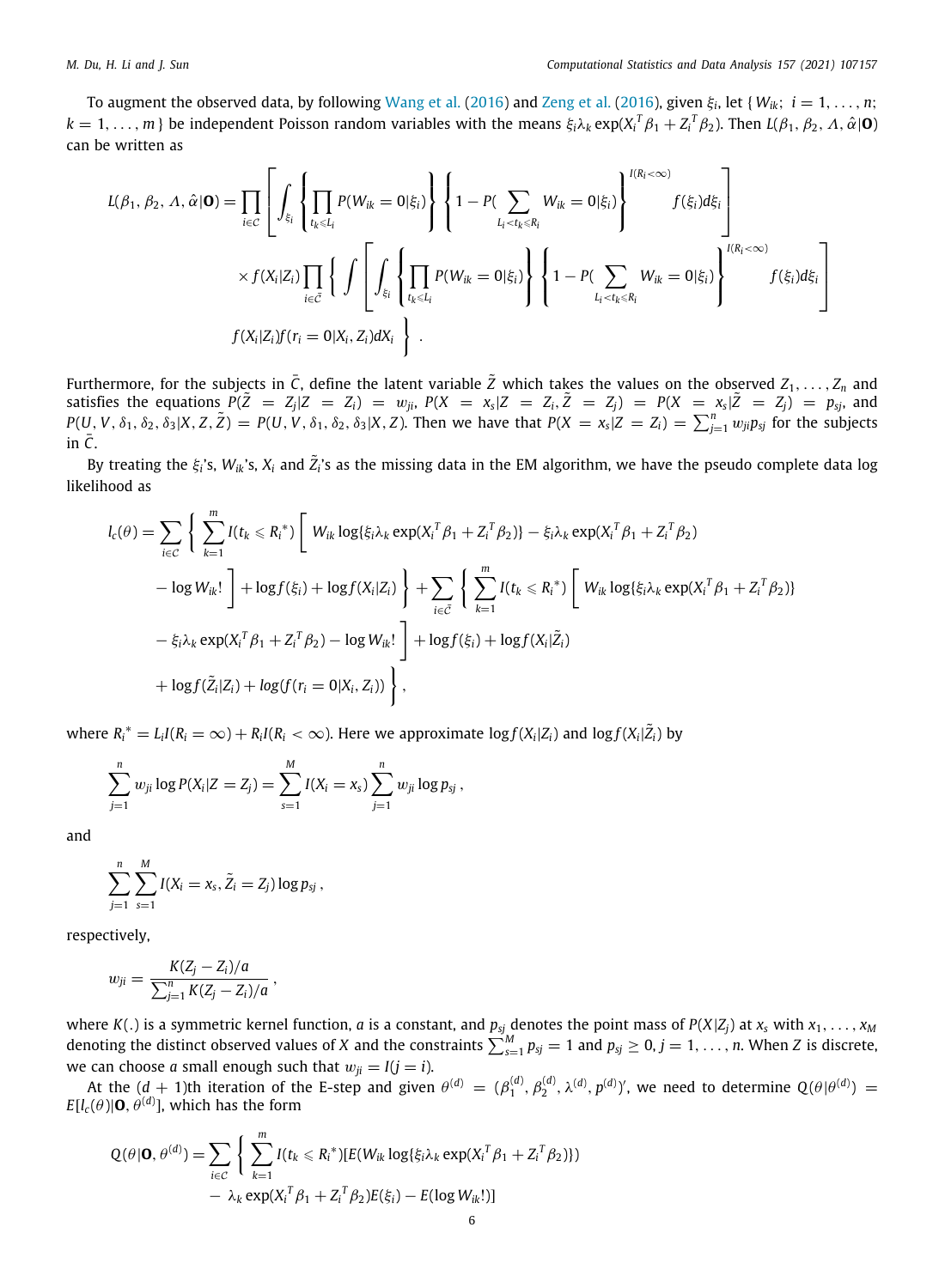<span id="page-6-0"></span>+ 
$$
E(\log f(\xi_i))
$$
 +  $\sum_{s=1}^{M} I(X_i = x_s) \sum_{j=1}^{n} w_{ji} \log p_{sj}$   
+  $\sum_{i \in \bar{C}} \left\{ \sum_{k=1}^{m} I(t_k \leq R_i^*) [E(W_{ik} \log \{\xi_i \lambda_k \exp(X_i^T \beta_1 + Z_i^T \beta_2)\})$   
-  $\lambda_k \exp(Z_i^T \beta_2) E(\xi_i \exp(X_i^T \beta_1)) - E(\log W_{ik}!) ] + E(\log f(\xi_i))$   
+  $E \left( \sum_{j=1}^{n} \sum_{s=1}^{M} I(X_i = x_s, \tilde{Z}_i = Z_j) \log p_{sj} \right) + E \left( \sum_{j=1}^{n} I(\tilde{Z}_i = Z_j) \log w_{ji} \right)$   
+  $E(\sum_{s=1}^{M} I(X_i = x_s) \log (f(r_i = 0 | X_i = x_s, Z_i)))$ .

For this, given the observed data for  $i\in\bar C$ , we can calculate the conditional expectations of  $I(X_i=x_s)$  and  $I(X_i=x_s,\tilde Z_i=Z_j)$ as

$$
\hat{q}_{is} = \frac{f(U_i, V_i, \delta_{1i}, \delta_{2i}, \delta_{3i}|X_i = x_s, Z_i)(\sum_{j=1}^n w_{ji} p_{sj})f(r_i = 0|X_i = x_s, Z_i)}{\sum_{s=1}^M f(U_i, V_i, \delta_{1i}, \delta_{2i}, \delta_{3i}|X_i = x_s, Z_i)(\sum_{j=1}^n w_{ji} p_{sj})f(r_i = 0|X_i = x_s, Z_i)},
$$
\n(4)

and

<span id="page-6-1"></span>
$$
\hat{\psi}_{sji} = \frac{w_{ji} p_{sj}}{\sum_{j=1}^n w_{ji} p_{sj}} \hat{q}_{is} \,,\tag{5}
$$

respectively,  $s = 1, \ldots, M$  and  $j = 1, \ldots, n$ .

Also for the subjects belonging to *C*, we need to determine

$$
E_{X}\{E(W_{ik})\} = I(R_{i} < \infty)\lambda_{k} \exp(X_{i}^{T}\beta_{1} + Z_{i}^{T}\beta_{2})
$$
\n
$$
\times \frac{\int_{\xi_{i}} \xi_{i} \{exp(-\xi_{i}S_{i1}) - exp(-\xi_{i}S_{i2})\}[1 - exp(-\xi_{i}(S_{i2} - S_{i1}))]^{-1}f(\xi_{i})d\xi_{i}}{exp\{-G(S_{i1})\} - exp\{-G(S_{i2})\}}I(L_{i} < t_{k} \leq R_{i}),
$$
\n
$$
E_{X}\{E(W_{ik}|X_{i}\} = I(R_{i} < \infty)\lambda_{k} \exp(X_{i}^{T}\beta_{1} + Z_{i}^{T}\beta_{2})X_{i}
$$
\n
$$
\times \frac{\int_{\xi_{i}} \xi_{i} \{exp(-\xi_{i}S_{i1}) - exp(-\xi_{i}S_{i2})\}[1 - exp(-\xi_{i}(S_{i2} - S_{i1}))]^{-1}f(\xi_{i})d\xi_{i}}{exp\{-G(S_{i1})\} - exp\{-G(S_{i2})\}}I(L_{i} < t_{k} \leq R_{i}),
$$
\n
$$
E(\xi_{i}) = I(R_{i} < \infty) \frac{exp\{-G(S_{i1})\}G'(S_{i1}) - exp\{-G(S_{i2})\}G'(S_{i2})}{exp\{-G(S_{i1})\} - exp\{-G(S_{i2})\}} + I(R_{i} = \infty)G'(S_{i1}),
$$
\n
$$
E_{X}\{E(\xi_{i}) exp(X_{i}^{T}\beta_{1})\} = \begin{bmatrix} I(R_{i} < \infty) \frac{exp\{-G(S_{i1})\}G'(S_{i1}) - exp\{-G(S_{i2})\}G'(S_{i2})}{exp\{-G(S_{i1})\} - exp\{-G(S_{i2})\}G'(S_{i2})} + I(R_{i} = \infty)G'(S_{i1}) \frac{exp\{X_{i}^{T}\beta_{1}}}{exp\{-G(S_{i1})\} - exp\{-G(S_{i2})\}G'(S_{i2})} + I(R_{i} = \infty)G'(S_{i1}) \frac{exp\{X_{i}^{T}\beta_{1}}}{exp\{-G(S_{i1})\} - exp\{-G(S_{i2})\}G'(S_{i2})} + I(R_{i} = \
$$

and

$$
E_X\{E(\xi_i)\exp(X_i^T\beta_1)X_i^T X_i\} = \left[I(R_i < \infty)\frac{\exp\{-G(S_{i1})\}G'(S_{i1}) - \exp\{-G(S_{i2})\}G'(S_{i2})}{\exp\{-G(S_{i1})\} - \exp\{-G(S_{i2})\}} + I(R_i = \infty)G'(S_{i1})\right] \exp(X_i^T\beta_1)X_i^T X_i.
$$

Correspondingly for the subjects belonging to  $\bar{c}$ , we need to determine

$$
E_X\{E(W_{ik})\} = \sum_{s=1}^M \hat{q}_{is} I(R_i < \infty) \lambda_k \exp(x_s^T \beta_1 + Z_i^T \beta_2)
$$
  
 
$$
\times \frac{\int_{\xi_i} \xi_i \{exp(-\xi_i S_{is1}) - exp(-\xi_i S_{is2})\}[1 - exp(-\xi_i (S_{is2} - S_{is1}))]^{-1} f(\xi_i) d\xi_i}{exp\{-G(S_{is1})\} - exp\{-G(S_{is2})\}}
$$
  

$$
I(L_i < t_k \le R_i),
$$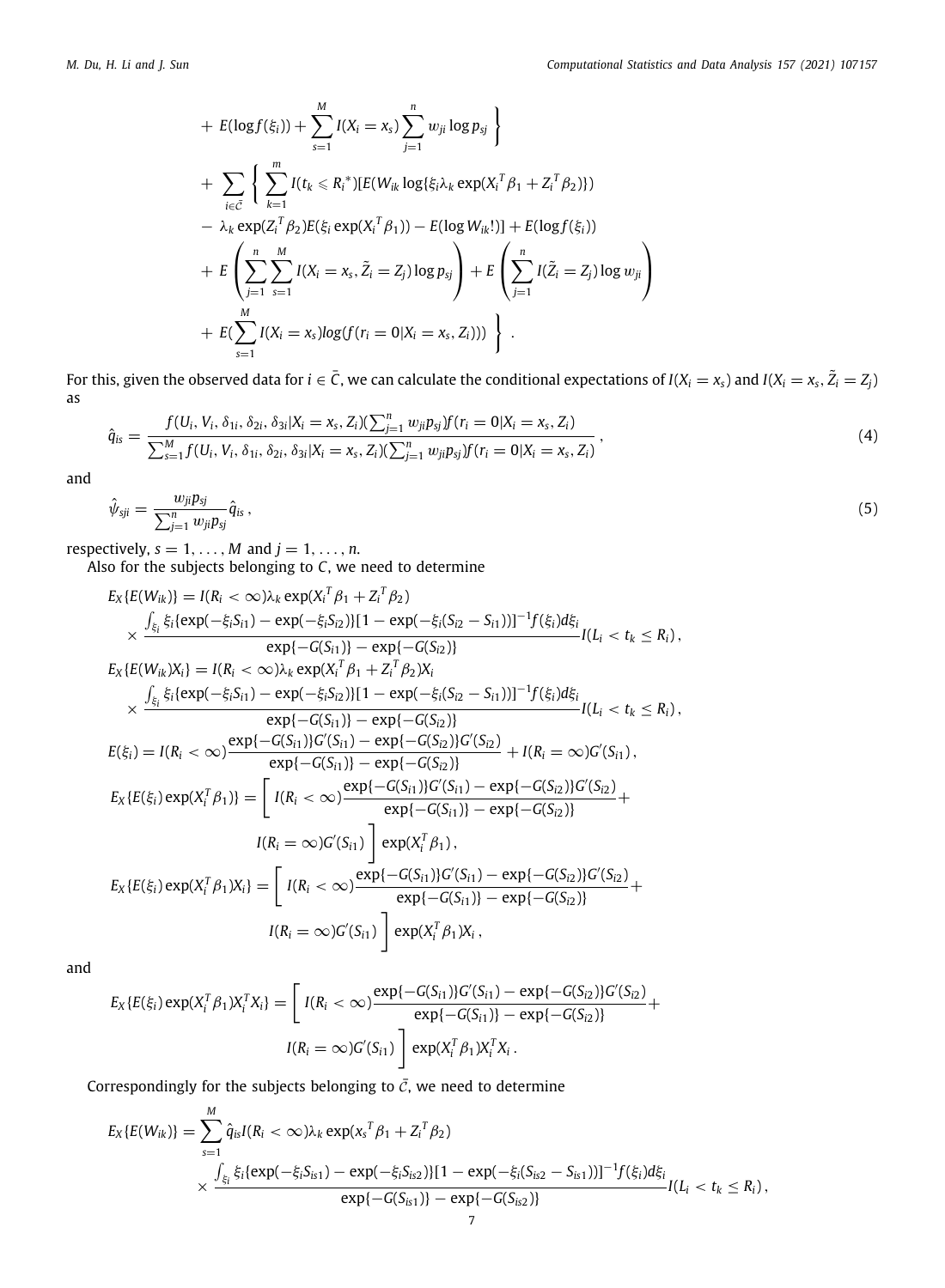$$
E_{X}\{E(W_{ik})X_{i}\} = \sum_{s=1}^{M} \hat{q}_{is}I(R_{i} < \infty)\lambda_{k} \exp(x_{s}^{T}\beta_{1} + Z_{i}^{T}\beta_{2})x_{s}
$$
  

$$
\times \frac{\int_{\xi_{i}} \xi_{i} \{exp(-\xi_{i}S_{is1}) - exp(-\xi_{i}S_{is2})\}[1 - exp(-\xi_{i}(S_{is2} - S_{is1}))]^{-1}f(\xi_{i})d\xi_{i}}{exp\{-G(S_{is1})\} - exp\{-G(S_{is2})\}}
$$

$$
I(L_{i} < t_{k} \leq R_{i}),
$$

$$
E_{X}\{E(\xi_{i}) \exp(X_{i}^{T}\beta_{1})\} = \sum_{s=1}^{M} \hat{q}_{is} \left\{ I(R_{i} < \infty) \frac{exp\{-G(S_{is1})\}G'(S_{is1}) - exp\{-G(S_{is2})\}G'(S_{is2})}{exp\{-G(S_{is1})\} - exp\{-G(S_{is2})\}}
$$

$$
+ I(R_{i} = \infty)G'(S_{is1}) \right\} exp(x_{s}^{T}\beta_{1}),
$$

$$
E_{X}\{E(\xi_{i}) \exp(X_{i}^{T}\beta_{1})X_{i}\} = \sum_{s=1}^{M} \hat{q}_{is} \left\{ I(R_{i} < \infty) \frac{exp\{-G(S_{is1})\}G'(S_{is1}) - exp\{-G(S_{is2})\}G'(S_{is2})}{exp\{-G(S_{is1})\} - exp\{-G(S_{is2})\}}
$$

$$
+ I(R_{i} = \infty)G'(S_{is1}) \right\} exp(x_{s}^{T}\beta_{1})x_{s},
$$

and

$$
E_X\{E(\xi_i) \exp(X_i^T \beta_1) X_i^T X_i\} = \sum_{s=1}^M \hat{q}_{is} \left\{ I(R_i < \infty) \frac{\exp\{-G(S_{is1})\}G'(S_{is1}) - \exp\{-G(S_{is2})\}G'(S_{is2})}{\exp\{-G(S_{is1})\} - \exp\{-G(S_{is2})\}} + I(R_i = \infty)G'(S_{is1}) \right\} \exp(x_i^T \beta_1) x_i^T x_s.
$$

In the above,  $S_{i1}=\sum_{t_k\leqslant L_i}\lambda_k\exp\{X_i^T\beta_1+Z_i^T\beta_2\},$   $S_{i2}=\sum_{t_k\leqslant R_i}\lambda_k\exp\{X_i^T\beta_1+Z_i^T\beta_2\},$   $S_{i51}=\sum_{t_k\leqslant L_i}\lambda_k\exp\{x_s^T\beta_1+Z_i^T\beta_2\},$  $S_{is2}=\sum_{t_k\leqslant R_i}\lambda_k\exp\{x_s^T\beta_1+Z_i^T\beta_2\},$  and  $f'(x)=df(x)/dx$  for any function f. In particular, if  $f(\xi_i)$  is the gamma density function with the parameter  $\gamma$ , we have

$$
G'(x) = \frac{\int_{\xi_i} \xi_i \exp(-x\xi_i) f(\xi_i) d\xi_i}{\exp\{-G(x)\}} = \frac{(\gamma x + 1)^{-\gamma^{-1} - 1}}{\exp\{-G(x)\}}.
$$

Also to calculate the following type integration

$$
\int_{\xi_i} \xi_i \{ \exp(-\xi_i S_{i1}) - \exp(-\xi_i S_{i2}) \} [1 - \exp(-\xi_i (S_{i2} - S_{i1}))]^{-1} f(\xi_i) d\xi_i
$$

that has no closed-form, we suggest to employ the Gauss–Laguerre quadrature technique.

In the M-step, we need to maximize  $Q(\theta|\mathbf{O}_i,\theta^{(d)})$  with respect to  $\beta_1$ ,  $\beta_2$ , the  $\lambda_k$ 's and the  $p_{sj}$ 's. To update the {  $p_{sj};~j=1,\ldots,n;$   $s=1,\ldots,M$  }, one requires to maximize  $\sum_{i\in C}\sum_{s=1}^M I(X_i=x_s)w_{ji}\log p_{sj}+\sum_{i\in \bar C}\sum_{s=1}^M\hat\psi_{sji}\log p_{sj}$  under the constraint  $\sum_{s=1}^{M} p_{sj} = 1$ , which gives

<span id="page-7-2"></span>
$$
p_{sj} = \frac{\sum_{i \in C} I(X_i = x_s) w_{ji} + \sum_{i \in \bar{C}} \hat{\psi}_{sji}}{\sum_{s=1}^{M} \{\sum_{i \in C} I(X_i = x_s) w_{ji} + \sum_{i \in \bar{C}} \hat{\psi}_{sji}\}}.
$$
(6)

Also for updating the  $\lambda_k$ 's, one can easily obtain the following closed-form expression

<span id="page-7-1"></span>
$$
\lambda_k = \frac{\sum_{i=1}^n I(t_k \leq R_i^*) E_X \{E(W_{ik})\}}{\sum_{i=1}^n I(t_k \leq R_i^*) E_X \{E(\xi_i) \exp(X_i^T \beta_1)\} \exp(Z_i^T \beta_2)}.
$$
\n(7)

To obtain the updated estimators of  $\beta_1$  and  $\beta_2$ , the one-step Newton–Raphson method can be used based on the following equations

<span id="page-7-0"></span>
$$
\frac{\partial Q}{\partial \beta_1} = \sum_{i=1}^n \sum_{k=1}^m I(t_k \leq R_i^*) \left\{ E_X \{ E(W_{ik})X_i \} - E_X \{ E(W_{ik}) \} \sum_{i=1}^n I(t_k \leq R_i^*) E_X \{ E(\xi_i) \exp(X_i^T \beta_1) X_i \} \exp(Z_i^T \beta_2) \right\} = 0,
$$
\n(8)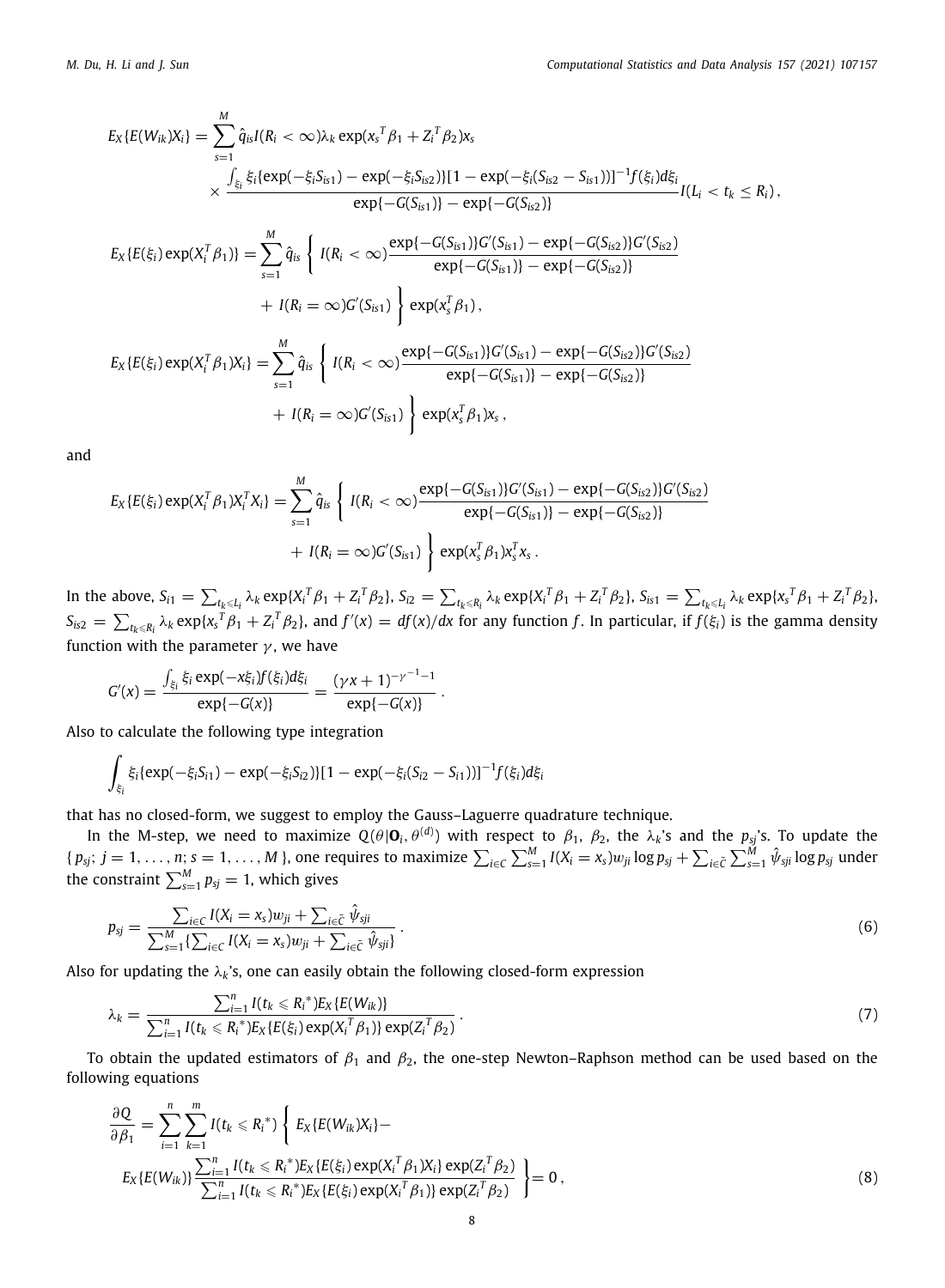and

$$
\frac{\partial Q}{\partial \beta_2} = \sum_{i=1}^n \sum_{k=1}^m I(t_k \leq R_i^*) E_X \{E(W_{ik})\} \times \left\{ Z_i - \frac{\sum_{i=1}^n I(t_k \leq R_i^*) E_X \{E(\xi_i) \exp(X_i^T \beta_1)\} \exp(Z_i^T \beta_2) Z_i}{\sum_{i=1}^n I(t_k \leq R_i^*) E_X \{E(\xi_i) \exp(X_i^T \beta_1)\} \exp(Z_i^T \beta_2)} \right\} = 0.
$$
\n(9)

For the implementation of the Newton–Raphson method, we need the following functions

<span id="page-8-1"></span>
$$
\frac{\partial^2 Q}{\partial \beta_1^2} = \sum_{i=1}^n \sum_{k=1}^m I(t_k \leq R_i^*) E_X \{E(W_{ik})\} \left\{ \left( \frac{\sum_{i=1}^n I(t_k \leq R_i^*) E_X \{E(\xi_i) \exp(X_i^T \beta_1) X_i\} \exp(Z_i^T \beta_2)}{\sum_{i=1}^n I(t_k \leq R_i^*) E_X \{E(\xi_i) \exp(X_i^T \beta_1)\} \exp(Z_i^T \beta_2)} \right)^2 - \frac{\sum_{i=1}^n I(t_k \leq R_i^*) E_X \{E(\xi_i) \exp(X_i^T \beta_1) X_i^T X_i\} \exp(Z_i^T \beta_2)}{\sum_{i=1}^n I(t_k \leq R_i^*) E_X \{E(\xi_i) \exp(X_i^T \beta_1)\} \exp(Z_i^T \beta_2)} \right\},
$$
\n
$$
\frac{\partial^2 Q}{\partial \beta_2^2} = \sum_{i=1}^n \sum_{k=1}^m I(t_k \leq R_i^*) E_X \{E(W_{ik})\} \left\{ \left( \frac{\sum_{i=1}^n I(t_k \leq R_i^*) E_X \{E(\xi_i) \exp(X_i^T \beta_1)\} \exp(Z_i^T \beta_2) Z_i}{\sum_{i=1}^n I(t_k \leq R_i^*) E_X \{E(\xi_i) \exp(X_i^T \beta_1)\} \exp(Z_i^T \beta_2) Z_i^T Z_i} \right\} - \frac{\sum_{i=1}^n I(t_k \leq R_i^*) E_X \{E(\xi_i) \exp(X_i^T \beta_1)\} \exp(Z_i^T \beta_2) Z_i^T Z_i}{\sum_{i=1}^n I(t_k \leq R_i^*) E_X \{E(\xi_i) \exp(X_i^T \beta_1)\} \exp(Z_i^T \beta_2)} \right\},
$$

and

$$
\frac{\partial^2 Q}{\partial \beta_1 \partial \beta_2} = \sum_{i=1}^n \sum_{k=1}^m I(t_k \leq R_i^*) E_X \{E(W_{ik})\} \left\{ \frac{\left(\sum_{i=1}^n I(t_k \leq R_i^*) E_X \{E(\xi_i) \exp(X_i^\mathsf{T} \beta_1) X_i\} \exp(Z_i^\mathsf{T} \beta_2)\right)}{\left(\sum_{i=1}^n I(t_k \leq R_i^*) E_X \{E(\xi_i) \exp(X_i^\mathsf{T} \beta_1)\} \exp(Z_i^\mathsf{T} \beta_2)\right)} \times \frac{\left(\sum_{i=1}^n I(t_k \leq R_i^*) E_X \{E(\xi_i) \exp(X_i^\mathsf{T} \beta_1)\} \exp(Z_i^\mathsf{T} \beta_2) Z_i\right)}{\left(\sum_{i=1}^n I(t_k \leq R_i^*) E_X \{E(\xi_i) \exp(X_i^\mathsf{T} \beta_1)\} \exp(Z_i^\mathsf{T} \beta_2)\right)} \times \frac{\sum_{i=1}^n I(t_k \leq R_i^*) E_X \{E(\xi_i) \exp(X_i^\mathsf{T} \beta_1) \} \exp(Z_i^\mathsf{T} \beta_2)}{\sum_{i=1}^n I(t_k \leq R_i^*) E_X \{E(\xi_i) \exp(X_i^\mathsf{T} \beta_1)\} \exp(Z_i^\mathsf{T} \beta_2)} \left\}.
$$

In summary, the EM algorithm described above can be summarized as follows.

Step 1. Choose an initial estimate  $\theta^{(0)}.$ 

Step 2. At the (d+1)th iteration, first calculate the quantities  $\hat{q}_i$  and  $\hat{\psi}_{\text{s}ji}$  given in [\(4](#page-6-0)) and ([5](#page-6-1)), respectively, and then the conditional expectations  $E_X\{E(W_{ik})X_i\}$ ,  $E_X\{E(W_{ik})\}$ ,  $E(\xi_i)$ ,  $E_X\{E(\xi_i)\exp(X_i^T\beta_1)\}$ ,  $E_X\{E(\xi_i)\exp(X_i^T\beta_1)X_i\}$  and  $E_X\{E(\xi_i)\exp(X_i^T\beta_1)X_i\}$ *Xi*}.

Step 3. Obtain the updated estimates  $\beta_1^{(d+1)}$  and  $\beta_2^{(d+1)}$  by solving the score equations ([8](#page-7-0)) and ([9](#page-8-1)) with the use of the one-step Newton–Raphson method.

Step 4. Obtain the updated estimate  $\lambda_k^{(d+1)}$  from ([7\)](#page-7-1).

Step 5. Obtain the updated estimate  $p_{sj}^{(d+1)}$  from [\(6](#page-7-2)).

Step 6. Repeat Steps 2–5 until the convergence is achieved.

For the implementation of the EM algorithm above, it is apparent that one needs to choose the initial estimates and determine the convergence criterion. For the former, we suggest to take some reasonable values as we tried different values in the numerical study below and the algorithm does not seem to be sensitive to the initial values. For the latter, it is clear that many criteria can be used and in the numerical study below, we use the summation of the absolute differences of the consecutive estimates being less than or equal to a constant, taken to be 0.001. Also for the implementation, one has to choose the bootstrap sample size for variance estimation and based on the experience from the numerical study below, the size 100 seems to be large enough to give stable results. For a specific example, of course, one could also try different sizes and compare the results. Also although the EM algorithm may not be fast partly due to the use of the bootstrap procedure and the need of estimation of  $\alpha$ , the numerical study did not seem to have any convergence or other issues.

# **5. A simulation study**

<span id="page-8-0"></span>Now we present some results obtained from a simulation study conducted to assess the performance of the estimation procedure proposed in the previous sections with the focus on estimation of  $β$ . In the study, for covariates, we considered two situations and in both cases, we assumed that the covariates *Z<sup>i</sup>* 's follow the Bernoulli distribution with the success probability 0.5. In the first situation, we generated the covariates *X<sup>i</sup>* 's from the Bernoulli distribution with the success probability exp(1−*Zi*)/(1+exp(1−*Zi*)), while in the second situation, the *X<sup>i</sup>* 's were generated from the normal distribution with the mean *Z<sup>i</sup>* and variance 1. Given the covariates, the failure times *T<sup>i</sup>* 's were generated from model [\(1\)](#page-1-1) with  $\Lambda(t) = \log(1 + 0.5t)$  and  $G(x) = \log(1 + \gamma x)/\gamma$  for different values of  $\gamma$ . Note that as mentioned above, it gives the proportional hazards model with  $\gamma = 0$  and  $\gamma = 1$  corresponds to the proportional odds model.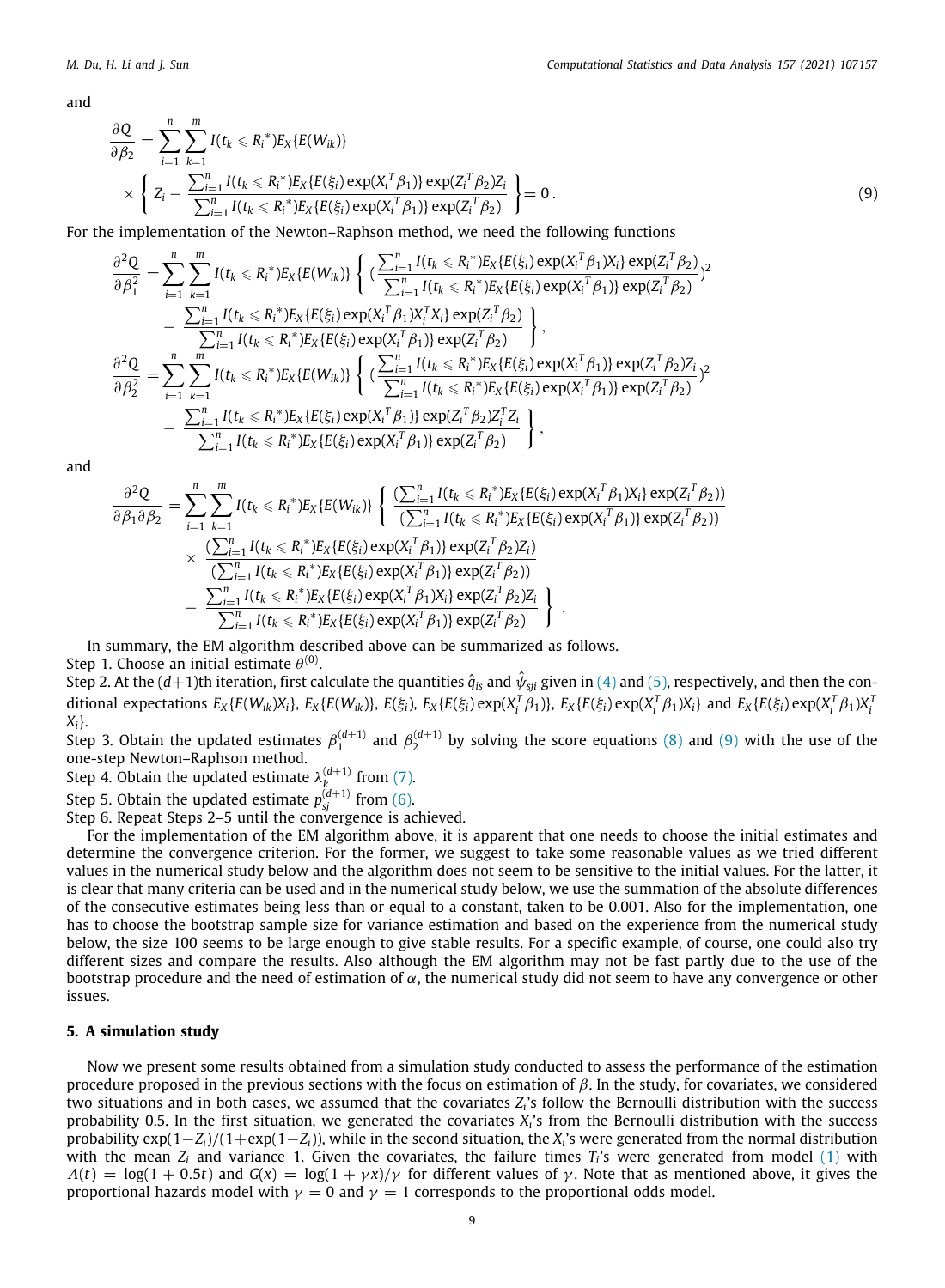#### <span id="page-9-1"></span>**Table 1**

|             | Simulation results with discrete missing covariates. |                  |                  |                  |                  |
|-------------|------------------------------------------------------|------------------|------------------|------------------|------------------|
| Model       | Method                                               | Bias             | ESE              | SSE              | CP               |
| $\gamma=0$  | Proposed method                                      | 0.0383<br>0.0704 | 0.3370<br>0.2598 | 0.3228<br>0.2432 | 0.9620<br>0.9690 |
|             | Complete case                                        | 0.0495<br>0.1139 | 0.3567<br>0.3665 | 0.3400<br>0.3276 | 0.9720<br>0.9780 |
|             | Full data                                            | 0.0184<br>0.0550 | 0.2126<br>0.2135 | 0.2182<br>0.2104 | 0.9540<br>0.9470 |
| $\nu = 0.5$ | Proposed method                                      | 0.0194<br>0.0416 | 0.3604<br>0.2516 | 0.3842<br>0.2861 | 0.9440<br>0.9140 |
|             | Complete case                                        | 0.0225<br>0.0613 | 0.4325<br>0.4072 | 0.3980<br>0.3951 | 0.9700<br>0.9650 |
|             | Full data                                            | 0.0116<br>0.0311 | 0.2679<br>0.2633 | 0.2593<br>0.2626 | 0.9550<br>0.9570 |
| $\nu = 1$   | Proposed method                                      | 0.0322<br>0.0472 | 0.4329<br>0.3011 | 0.4383<br>0.3260 | 0.9460<br>0.9310 |
|             | Complete case                                        | 0.0519<br>0.0723 | 0.4995<br>0.4843 | 0.4556<br>0.4507 | 0.9750<br>0.9680 |
|             | Full data                                            | 0.0189<br>0.0370 | 0.3208<br>0.3136 | 0.3132<br>0.3040 | 0.9550<br>0.9570 |
|             |                                                      |                  |                  |                  |                  |

For the generation of the censoring intervals defined by the *U<sup>i</sup>* 's and *V<sup>i</sup>* 's, we assumed that the *U<sup>i</sup>* 's follow the uniform distribution over (0, 3 $\tau/4$ ) and took  $V_i = \min\{0.1 + U_i + \tau a_i/2, \tau\}$ , where the  $a_i$ 's were generated from the exponential distribution with mean 1. Also here the constant  $\tau$  was chosen based on the required censoring percentages or proportions of  $\delta_{1i}$ ,  $\delta_{2i}$  and  $\delta_{3i}$  being one. We used the Gaussian kernel with  $h=1.5\hat\sigma_{w_1}$   $n^{-1/3}$ , where  $\hat\sigma_{w_1}$  denotes the sample standard deviation of the continuous part of the variable *W*1. Finally we generated the covariate missing indicators *r<sup>i</sup>* 's from the Bernoulli distributions with the probability

$$
\pi_i(\alpha) = \frac{1}{1 + \exp(\alpha_0 + \alpha_1 Z_i + \alpha_2 X_i)}.
$$

The results given below are based on  $n = 200$  or 300 with 1000 replications.

[Tables](#page-9-1) [1](#page-9-1) and [2](#page-10-0) present the simulation results obtained on estimation of  $\beta_1$  and  $\beta_2$  of under the two covariate situations, respectively, with  $\gamma = 0$ , 0.5 and 1,  $\beta_1 = 0.5$ ,  $\beta_2 = 1$  and  $(\alpha_0, \alpha_1, \alpha_2) = (0.3, -0.3, -0.2)$ . Here the percentages of left-, interval- and right-censored observations are about 50%, 20% and 30%, respectively. The results include the estimated bias (Bias) given by the average of the estimates minus the true value, the sample standard error of the estimates (SSE), the average of the estimated standard errors (ESE), and the 95% empirical coverage probability (CP). Here in addition to the proposed estimation procedure, we also applied the naive complete case approach that performed the analysis based only on the subjects with complete covariate information, and the full data approach that assumed no missing covariates for comparison. One can see that the proposed estimation procedure seems to work well overall with the performance between the complete data method and the full data method in all aspects.

Note that under the set-ups considered above, the missing rate (MR) for covariates is 50%. To see its possible effects on the estimation, we repeated the study giving the results in [Table](#page-9-1) [1](#page-9-1) with  $\gamma = 0$  except ( $\alpha_0, \alpha_1, \alpha_2$ ) = (-1, -0.1, 1) or (0.4, −0.1, 0.8) and present the simulation results in [Table](#page-10-1) [3](#page-10-1). They correspond to the MR being 40% and 70%, respectively, and it seems that they gave the same conclusions as above. To see the convergence and the effect of sample sizes on the estimation of regression parameters, [Table](#page-10-2) [4](#page-10-2) gives the estimation results obtained by repeating the study giving the results in [Table](#page-9-1) [1](#page-9-1) with  $\gamma = 0$  except  $n = 300$ . As expected, the results became better and again indicate that the proposed estimation procedure works well. We also considered other set-ups, including different observation processes and more and different covariates as well as the use of different kernel functions, and obtained similar results. In particular, the algorithm and obtained results became stable if  $n \geq 200$ .

#### **6. Analysis of Alzheimer's disease neuroimaging initiative study**

<span id="page-9-0"></span>In this section, we apply the approach proposed in the previous sections to the Alzheimer's Disease Neuroimaging Initiative (ADNI) study described above. As mentioned before, it is a longitudinal study designed to collect the information on various clinical, imaging and genetic factors as well as biochemical biomarkers that may affect and help the early detection and tracking of the Alzheimer's disease (AD). As most of longitudinal studies, the information collection happens from time to time and depends on the participant's follow-ups. Thus it is natural to exist some missing covariates and also the observations on most of time-to-events suffer interval censoring. In the study, the participants are classified at the baseline into three groups based on their cognitive conditions, cognitively normal, mild cognitive impairment and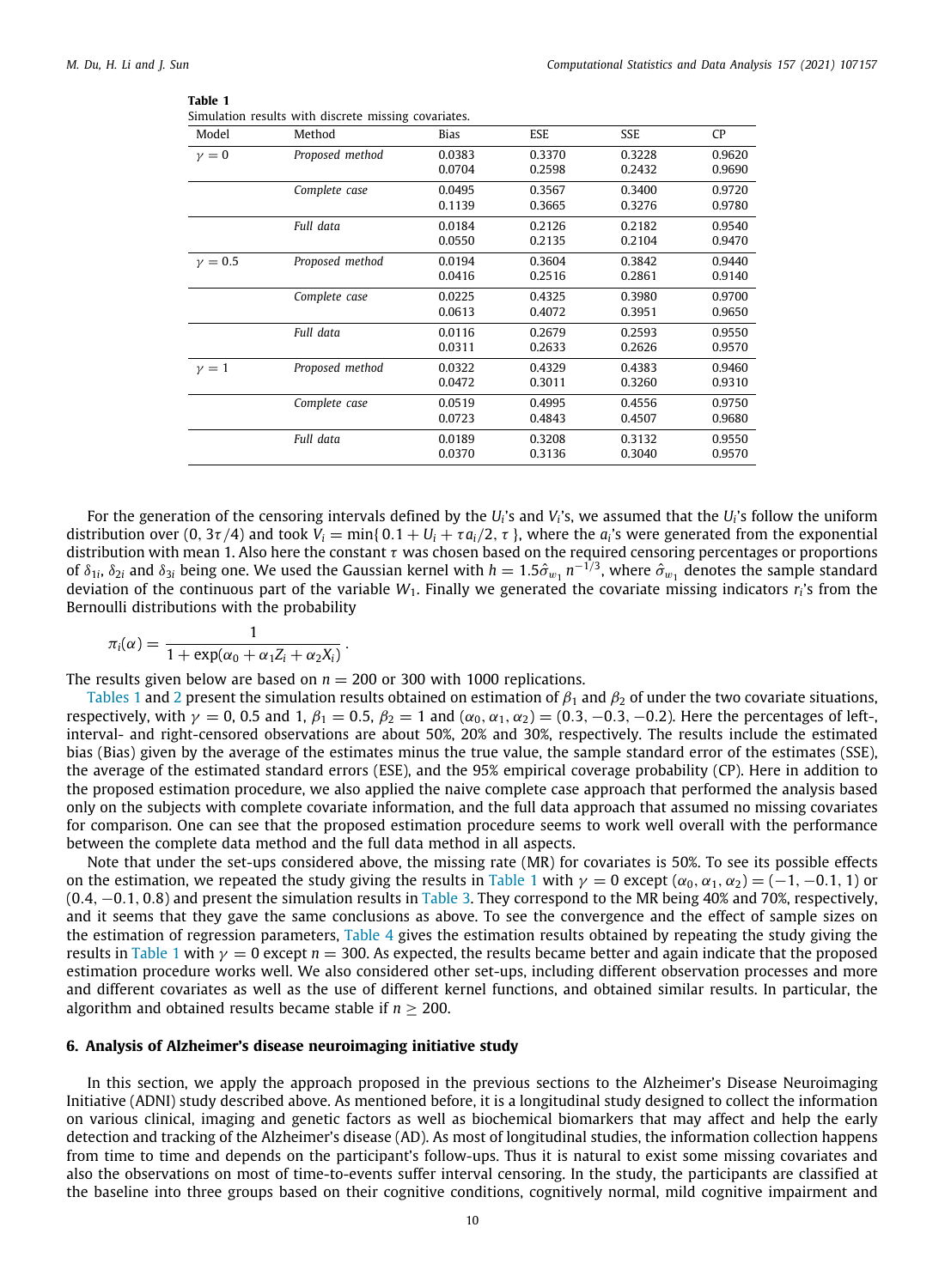#### <span id="page-10-0"></span>**Table 2**

|  |  |  | Simulation results with continuous missing covariates. |  |  |
|--|--|--|--------------------------------------------------------|--|--|
|--|--|--|--------------------------------------------------------|--|--|

| Model       | Method          | Bias   | <b>ESE</b> | SSE    | <b>CP</b> |
|-------------|-----------------|--------|------------|--------|-----------|
| $\nu = 0$   | Proposed method | 0.0462 | 0.1730     | 0.1658 | 0.9440    |
|             |                 | 0.0272 | 0.2597     | 0.2410 | 0.9630    |
|             | Complete case   | 0.0599 | 0.1920     | 0.1809 | 0.9580    |
|             |                 | 0.0782 | 0.3876     | 0.3479 | 0.9680    |
|             | Full data       | 0.0277 | 0.1181     | 0.1178 | 0.9430    |
|             |                 | 0.0288 | 0.2274     | 0.2166 | 0.9630    |
| $\nu = 0.5$ | Proposed method | 0.0225 | 0.2033     | 0.1977 | 0.9567    |
|             |                 | 0.0271 | 0.3180     | 0.3168 | 0.9478    |
|             | Complete case   | 0.0313 | 0.2207     | 0.2072 | 0.9544    |
|             |                 | 0.0471 | 0.4478     | 0.4223 | 0.9589    |
|             | Full data       | 0.0143 | 0.1409     | 0.1317 | 0.9567    |
|             |                 | 0.0206 | 0.2833     | 0.2868 | 0.9489    |
| $\nu = 1$   | Proposed method | 0.0216 | 0.2394     | 0.2436 | 0.9477    |
|             |                 | 0.0442 | 0.3801     | 0.3738 | 0.9537    |
|             | Complete case   | 0.0342 | 0.2828     | 0.2575 | 0.9517    |
|             |                 | 0.0772 | 0.5750     | 0.5143 | 0.9658    |
|             | Full data       | 0.0228 | 0.1637     | 0.1533 | 0.9477    |
|             |                 | 0.0251 | 0.3361     | 0.3224 | 0.9618    |
|             |                 |        |            |        |           |

#### **Table 3**

<span id="page-10-1"></span>Simulation results with different missing rates.

| Model      | Method          | <b>Bias</b> | <b>SEE</b> | SSE    | <b>CP</b> |
|------------|-----------------|-------------|------------|--------|-----------|
| $MR = 0.4$ | Proposed method | 0.0129      | 0.2749     | 0.2628 | 0.9670    |
|            |                 | 0.0437      | 0.2324     | 0.2240 | 0.9620    |
|            | Complete case   | 0.0379      | 0.2913     | 0.2782 | 0.9630    |
|            |                 | 0.0630      | 0.3006     | 0.2871 | 0.9660    |
|            | Full data       | 0.0219      | 0.2121     | 0.2052 | 0.9600    |
|            |                 | 0.0417      | 0.2114     | 0.2064 | 0.9570    |
| $MR = 0.7$ | Proposed method | 0.0066      | 0.4321     | 0.3806 | 0.9680    |
|            |                 | 0.0605      | 0.2954     | 0.2614 | 0.9750    |
|            | Complete case   | 0.0666      | 0.5036     | 0.4330 | 0.9750    |
|            |                 | 0.1742      | 0.5421     | 0.4526 | 0.9790    |
|            | Full data       | 0.0186      | 0.2109     | 0.1978 | 0.9680    |
|            |                 | 0.0499      | 0.2103     | 0.2083 | 0.9500    |

#### <span id="page-10-2"></span>**Table 4**

| Simulation results with $n = 300$ . |  |
|-------------------------------------|--|
|-------------------------------------|--|

| Method          | <b>Bias</b> | <b>SEE</b> | <b>SSE</b> | СP     |
|-----------------|-------------|------------|------------|--------|
| Proposed method | 0.0259      | 0.2490     | 0.2407     | 0.9540 |
|                 | 0.0252      | 0.1898     | 0.1820     | 0.9600 |
| Complete case   | 0.0323      | 0.2606     | 0.2513     | 0.9570 |
|                 | 0.0573      | 0.2609     | 0.2445     | 0.9640 |
| Full data       | 0.0193      | 0.1664     | 0.1667     | 0.9540 |
|                 | 0.0217      | 0.1648     | 0.1637     | 0.9490 |

Alzheimer's disease, and one failure event of interest is the AD conversion. As described above, due to the nature of the study and instead of being known exactly, the occurrence time of the conversion is only known to be between the last observation time when AD had not occurred and the first observation time when the AD had already occurred.

In the analysis below, by following [Li et al.](#page-14-26) [\(2017](#page-14-26)), we will consider 371 participants in the mild cognitive impairment group with the focus on the time from the baseline visit date to the AD conversion and the association between the time and eight covariates. They are the two AD assessment scale test results (ADAS11, ADAS13), middle temporal gyrus volume (Midtemp), Rey auditoryverbal learning test score of immediate recall (RAVLT.i), and the functional assessment questionnaire score (FAQ) along with three baseline covariates Age, Gender and years of education (EDU). Note that [Li](#page-14-26) [et al.](#page-14-26) [\(2017](#page-14-26)) identified the covariates ADAS11, ADAS13, Midtemp, RAVLT.i and FAQ as the most important clinical and demographic factors associated with the AD conversion based on the individual variable analysis. Among them, about 20% values of the Midtemp are missing and there are no missing for other covariates. Also there seems to exist some correlations between all eight covariates.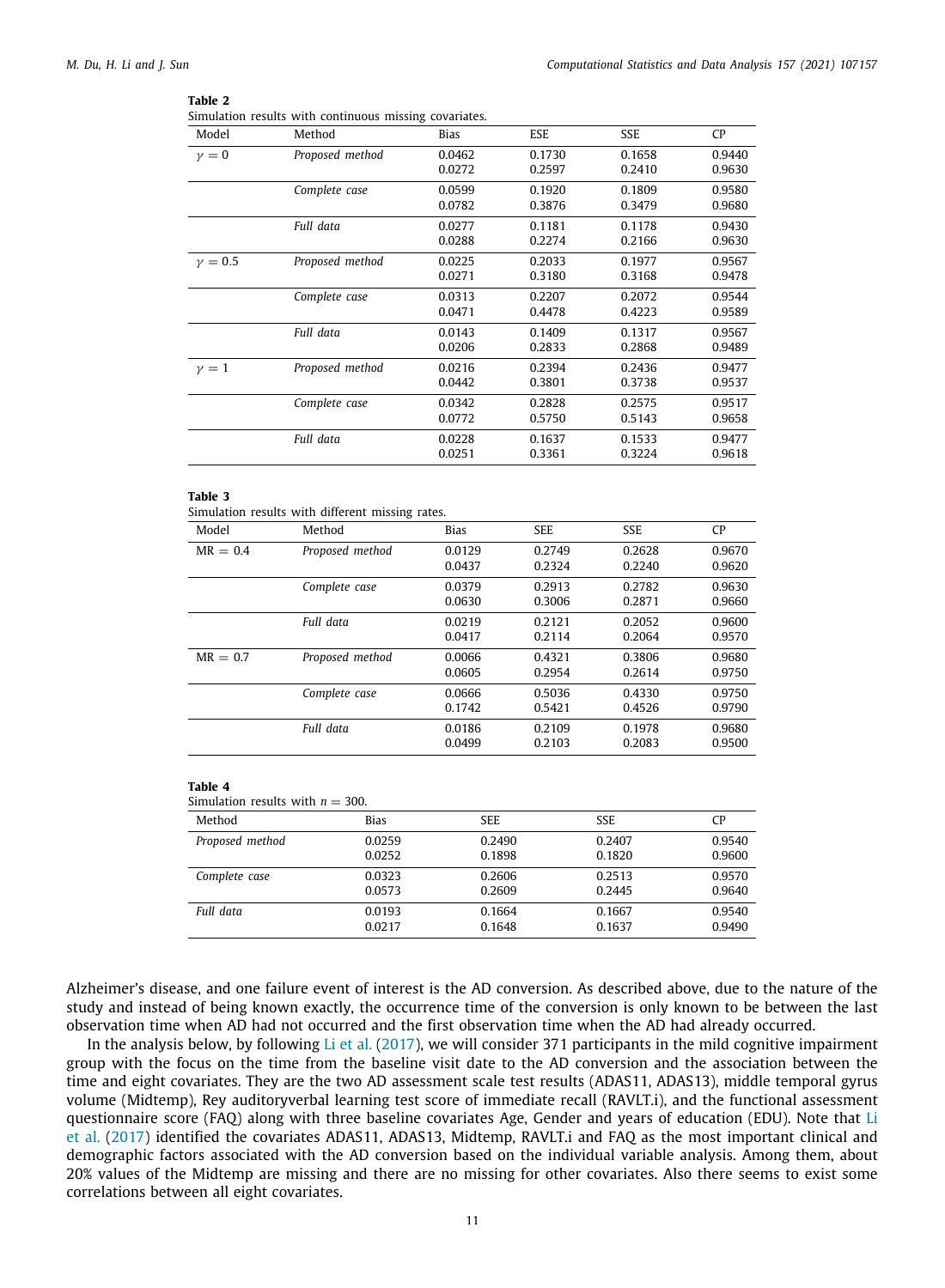#### <span id="page-11-1"></span>**Table 5**

|  |  |  |  |  |  |  | The estimated covariate effects on the AD conversion with $\gamma=0$ . |  |  |  |  |
|--|--|--|--|--|--|--|------------------------------------------------------------------------|--|--|--|--|
|--|--|--|--|--|--|--|------------------------------------------------------------------------|--|--|--|--|

| Covariate | Proposed  |            |         | CC        |            |         |  |
|-----------|-----------|------------|---------|-----------|------------|---------|--|
|           | Estimate  | <b>ESE</b> | p-value | Esimate   | <b>ESE</b> | p-value |  |
| Midtemp   | $-0.5882$ | 0.1546     | 0.0001  | $-0.6248$ | 0.1185     | 0.0000  |  |
| ADAS11    | 0.0032    | 0.2920     | 0.9914  | 0.3389    | 0.3182     | 0.2868  |  |
| ADAS13    | 0.5982    | 0.2982     | 0.0448  | 0.3213    | 0.3268     | 0.3255  |  |
| RAVLT.i   | $-0.8406$ | 0.2227     | 0.0002  | $-0.7378$ | 0.2403     | 0.0021  |  |
| FAQ       | 0.6382    | 0.1924     | 0.0009  | 0.5812    | 0.1949     | 0.0029  |  |
| Gender    | $-0.1011$ | 0.2360     | 0.6682  | $-0.0132$ | 0.2366     | 0.9556  |  |
| Age       | $-0.2468$ | 0.2006     | 0.2185  | $-0.3914$ | 0.2016     | 0.0522  |  |
| EDU       | $-0.0625$ | 0.1889     | 0.7408  | $-0.1119$ | 0.1936     | 0.5633  |  |

#### <span id="page-11-2"></span>**Table 6**

|  |  |  |  |  |  |  | The estimated covariate effects on the AD conversion with $\gamma = 1$ . |  |  |  |  |
|--|--|--|--|--|--|--|--------------------------------------------------------------------------|--|--|--|--|
|--|--|--|--|--|--|--|--------------------------------------------------------------------------|--|--|--|--|

| Covariate | Proposed  |            |        | CC        |            |                 |  |  |
|-----------|-----------|------------|--------|-----------|------------|-----------------|--|--|
|           | Estimate  | <b>SEE</b> | pvalue | Esimate   | <b>SEE</b> | <i>p</i> -value |  |  |
| Midtemp   | $-0.6771$ | 0.2210     | 0.0022 | $-0.7832$ | 0.1597     | 0.0000          |  |  |
| ADAS11    | 0.1192    | 0.3755     | 0.7509 | 0.5212    | 0.3728     | 0.1621          |  |  |
| ADAS13    | 0.7090    | 0.3698     | 0.0552 | 0.4521    | 0.3767     | 0.2301          |  |  |
| RAVLT.i   | $-1.1810$ | 0.3086     | 0.0001 | $-1.0916$ | 0.3253     | 0.0008          |  |  |
| FAO       | 0.9296    | 0.2739     | 0.0007 | 0.8604    | 0.2873     | 0.0027          |  |  |
| Gender    | $-0.1276$ | 0.3228     | 0.6927 | 0.0384    | 0.3374     | 0.9094          |  |  |
| AGE       | $-0.4190$ | 0.2780     | 0.1318 | $-0.7153$ | 0.2957     | 0.0156          |  |  |
| EDU       | $-0.0248$ | 0.2745     | 0.9280 | $-0.0730$ | 0.2785     | 0.7931          |  |  |

[Tables](#page-11-1) [5](#page-11-1) and [6](#page-11-2) show the estimated covariate effects given by the proposed estimation procedure with the use of the same *G* function employed in the previous section and  $\gamma = 0$  and 1, respectively, and they include the proposed estimates  $\hat{\beta}_n$ , the estimated standard errors and the *p*-values for testing each regression parameter being zero. Note that the results with  $\gamma = 1$  were chosen since it gave the smallest AIC value, while the results with  $\gamma = 0$  are provided for comparison and the fact that  $\gamma = 0$  corresponds to the Cox model. Here as in the simulation study, we used the Gaussian kernel with the bandwidth  $h=1.5\hat{\sigma}_{w_1}\,n^{-1/3}$ . In addition, we also applied the complete case approach investigated in the previous section and include the obtained estimation results in the tables for comparison.

One can see from the two tables that both proposed and complete data methods gave similar results on the six covariates Gender, EDU, ADS11, Midtemp, RAVLT.i and FAQ and suggested that among them, only Midtemp, RAVLT.i and FAQ were significant predictors for the AD conversion. Note that Midtemp, RAVLT.i and FAQ represent some measurements on the neuroimaging, neuripsychological, and functional and behavioural assessments, respectively, and the results suggest that the AD conversion was negatively related to Midtemp and RAVLT.i but positively related to FAQ. On the covariate Age, the proposed method indicates that it did not seem to have any effect on the AD conversion, while the complete case approach suggests some correlation and may overestimate the effect. On the covariate ADAS13, another measurement on the neuropsychological assessment, the proposed approach suggests that it seems to be positively related to or a significant predictor for the AD conversion but the complete case approach indicates otherwise.

Note that in contrast to the conclusions above, the individual analyses indicated that both ADAS11, also a measurement on the neuropsychological assessment, and ADAS13 were strong predictors for the AD conversion [\(Li et al.,](#page-14-26) [2017\)](#page-14-26). A possible reason for this is the strong correlation between ADAS11 and ADAS13. To provide a graphical view about the analysis results, [Fig.](#page-12-0) [1](#page-12-0) displays the estimated survival function given by the proposed estimation procedure corresponding to the subject with RAVLT.i less (the bottom curve) or greater (the top curve) than the observed mean value of the covariate and other covariates being zero, respectively. Here we took the same *G* function with  $\gamma = 0$  as above and the figure again suggests that RAVLT.i was significantly negatively correlated with the AD conversion.

## **7. Discussion and concluding remarks**

<span id="page-11-0"></span>This paper discussed regression analysis of interval-censored failure time data, a general type of censored data, arising from a class of semiparametric linear transformation models when there exist nonignorable missing covariates. For inference, a two-step estimating procedure was proposed and the proposed estimators of regression parameters were shown to be consistent and asymptotically follow the normal distribution. As mentioned above, although there exists some literature on the type of problems discussed here, there was no established estimation procedure for the situation considered here and the proposed approach fills a hole in the missing data literature. Furthermore, the numerical studies suggested that the proposed method seems to work well for practical situations and it should be used in the presence of nonignorable missing covariates.

Note that although the focus above has been on estimation of regression parameters  $\beta_1$  and  $\beta_2$ , the proposed estimation procedure also gives an estimator of the baseline cumulative hazard function  $\Lambda(t)$ . Although we cannot establish the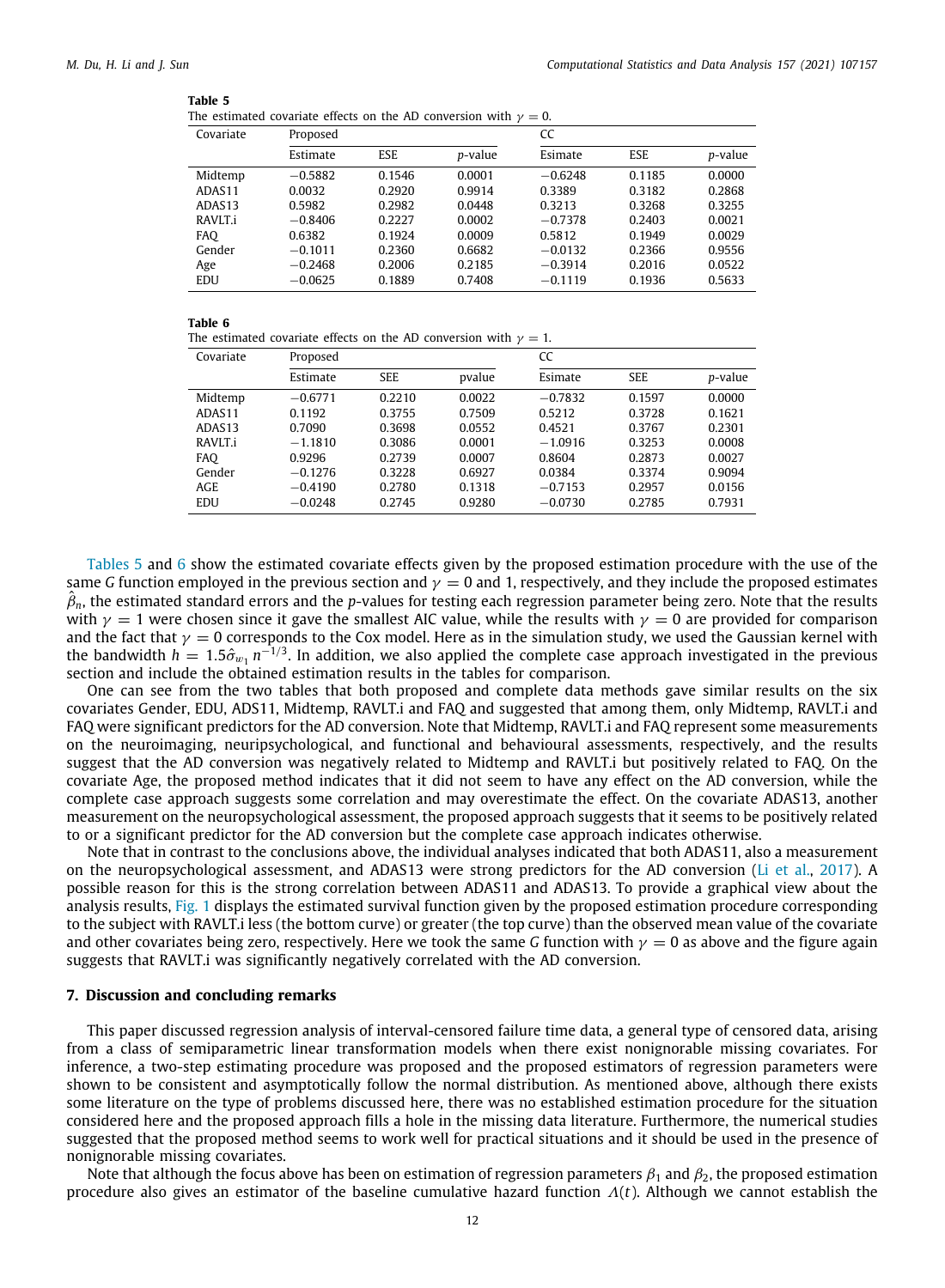

<span id="page-12-0"></span>Fig. 1. The estimated survival functions for the subjects with the covariate RAVLT.i less (the bottom curve) or greater (the top curve) than the observed mean value.

asymptotic properties of the resulting estimator, the numerical study indicated that the estimator seems to be consistent and perform well. Also note that for the estimation procedure proposed above, we have assumed that the missing mechanism for covariates can be described by a known distribution up to a vector of unknown parameters and this applies to many situations. However, this would not be valid if missing covariates depend on the failure time of interest and one such example is the case-cohort study.

It is worth to note that the estimation procedure proposed in the previous sections relies on several assumptions and made use of some techniques or tools. One important assumption is the independent or non-informative interval censoring, which means that one can perform the analysis or estimation conditional on the observation process. Sometimes this may not be true, or the follow-up schedule or the observation process may be related to the failure variable of interest even given covariates ([Sun](#page-14-14), [2006\)](#page-14-14). That is, we have informative interval censoring, and as many authors pointed out, there is no method available to check this in general unless there exists some extra information. Also as pointed out in the literature, in the presence of informative censoring, the use of the methods that assume the independent censoring would yield biased or misleading results or conclusions. In other words, one needs to develop a different or more general estimation procedure. In the development above, we have focused on model ([1](#page-1-1)) and although it is quite general and flexible, sometimes one may still prefer to check its appropriateness. However, it seems that even for relatively simpler right-censored data, it does not seem to exist an established procedure specifically developed for it.

Of course, another assumption made in the proposed method is about the missing mechanism discussed above and it is apparent that it would be useful to relax this assumption. On the other hand, as discussed by many authors, this is a difficult question as the observed information may not be enough to allow the estimation or checking of a general assumption or model on the nonignorable missing mechanism. In the development of the proposed method, we introduced the latent variable ξ with the density function *f* (ξ ) and the Poisson random variable *W*. For the former, although we have focused on the case of  $f(\xi)$  being the gamma density function, the proposed method is still valid for other density function, while for the latter, an EM algorithm can still be developed for the determination of the proposed estimators but may be different.

# **Acknowledgements**

The authors wish to thank the Co-Editor, Dr. Park, the Associate Editor and two reviewers for their many helpful and thoughtful comments and suggestions that greatly improved the paper. The research was partially supported by grants from the Natural Science Foundation of China [Grant Number 11731011], a grant from key project of the Yunnan Province Foundation, China [Grant Number 202001BB050049] and a grant from reserve talents for academic and technical leaders of middle-aged and young people in Yunnan Province, China [Grant Number 2017HB004]. Data used in preparation of this article were obtained from the Alzheimer's Disease Neuroimaging Initiative (ADNI) database [\(http://adni.loni.usc.edu](http://adni.loni.usc.edu)). As such, the investigators within the ADNI contributed to the design and implementation of ADNI and/or provided data but did not participate in analysis or writing of this report. A complete listing of ADNI investigators can be found at: [http://adni.loni.usc.edu/wp-content/uploads/how\\_to\\_apply/ADNI\\_Acknowledgement\\_List.pdf.](http://adni.loni.usc.edu/wp-content/uploads/how_to_apply/ADNI_Acknowledgement_List.pdf)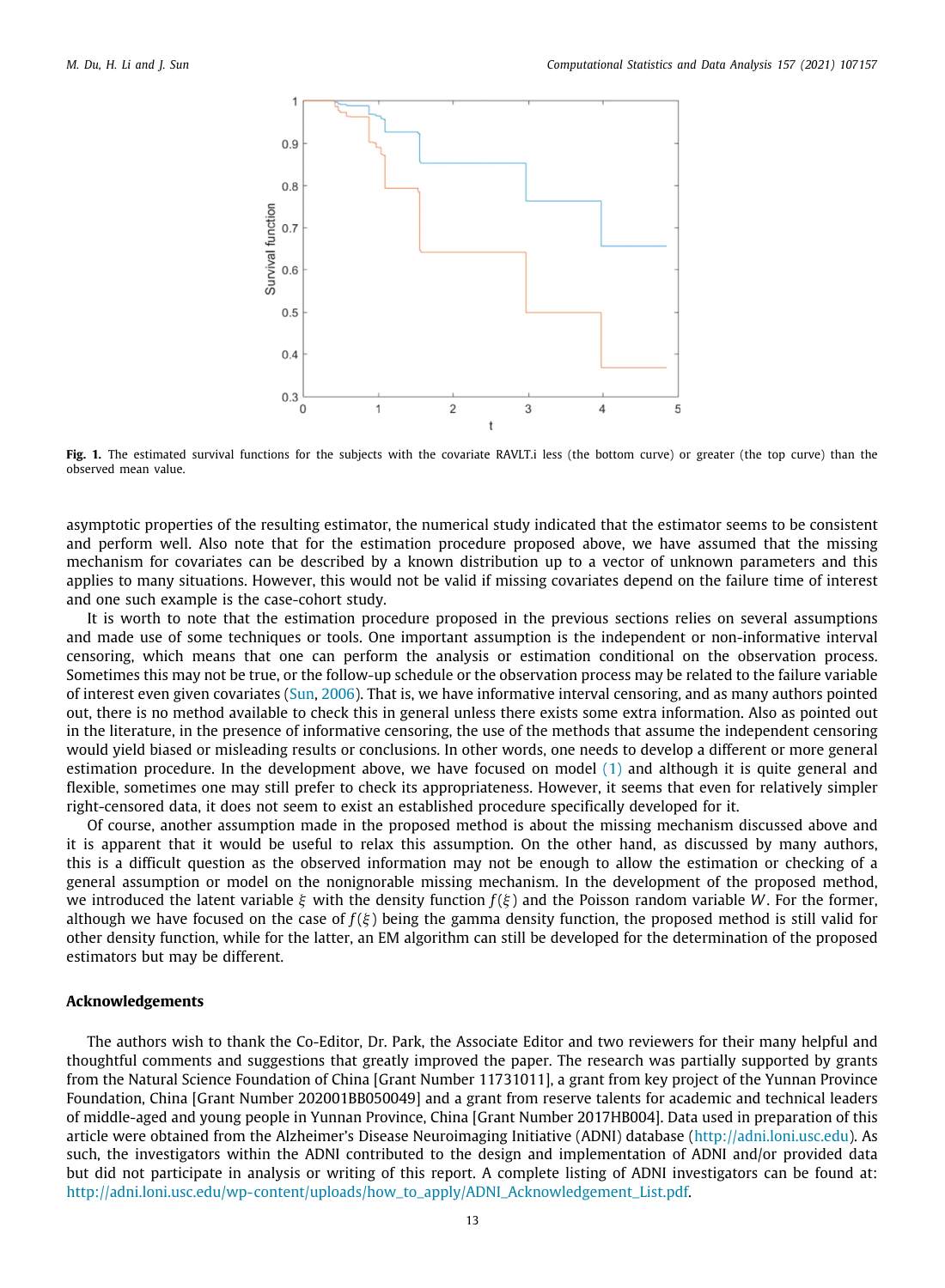## **Appendix A. Proofs of the asymptotic properties**

<span id="page-13-0"></span>In this Appendix, we will sketch the proof for the consistency and asymptotic normality of the proposed estimators described above by employing the empirical process theory and nonparametric techniques. Define  $Pf = \int f(x) dP(x)$ , and  $P_n f = n^{-1} \sum_{i=1}^n f(X_i)$  for a function f, a probability function P and a sample  $X_1, \ldots, X_n$ . For the proof, we need the following regularity conditions.

(A1) Assume that  $\Lambda(\tau_1) < \infty$ ,  $\Lambda(\tau_2) < \infty$ , and there exists a positive constant *a* such that  $P(V - U > a) > 0$ . Also the union of the supports of *U* and *V* is contained in the interval  $[r_1, r_2]$  with  $0 < r_1 < r_2 < +\infty$ .

(A2) The transformation function G is twice continuously differentiable on  $[0,\infty)$  with  $G(0) = 0, G'(x) > 0$  and  $G(\infty) = \infty$ .

(A3) The set of covariates (*X*, *Z*) has bounded support.

(A4) The bandwidth *h* satisfies that  $h \to 0$ ,  $nh^d \to \infty$  and  $nh^{2m} \to 0$ .

(A5) The function  $\Lambda_0 \in M$  is continuously differentiable up to order *r* in [ $r_1, r_2$ ], with the first derivative being strictly positive, and satisfies  $\alpha^{-1} < \Lambda_0(r_1) < \Lambda_0(r_2) < \alpha$  for some positive constant  $\alpha$ .

(A6) If  $g(t) + X_i^T \beta_1 + Z_i^T \beta_2 = 0$  for all  $t \in [r_1, r_2]$  with probability 1, then  $g(t) = 0$  for  $t \in [r_1, r_2]$ ,  $\beta_1 = 0$  and  $\beta_2 = 0$ . First we will prove the consistency and for this, we will verify the conditions of Theorem 5.7 of [Van Der Vaart](#page-14-27) ([1998\)](#page-14-27). Let  $BV_{\omega}[r_1, r_2]$  denote the functions whose total variation in  $[r_1, r_2]$  are bounded by a given constant. Then the class of functions

$$
F_{\omega} = \left\{ \int_0^{U_k} \exp\{X_i^T \beta_1 + Z_i^T \beta_2\} d\Lambda(s) : \Lambda \in BV_{\omega}[r_1, r_2] \right\}
$$

is a convex hull of functions  $\{I(U_k\geqslant s) \exp\{X_i^T\beta_1+Z_i^T\beta_2\},$  so it is a Donsker class. Furthermore,

$$
\exp\left(-G\left[\int_0^{U_k} \exp\{X_i^T\beta_1 + Z_i^T\} d\Lambda(s)\right]\right) - \exp\left(-G\left[\int_0^{U_{k+1}} \exp\{X_i^T\beta_1 + Z_i^T\} d\Lambda(s)\right]\right)
$$

is bounded away from zero. Therefore,  $l(\theta, \hat{\alpha}|\mathbf{O}) = \log L(\theta, \hat{\alpha}|\mathbf{O})$  belongs to some Donsker class due to the preservation property of the Donsker class under Lipschitz-continuous transformations. Then we can conclude that  $\sup_{\theta\in\Theta_n}|P_n(\theta,\hat\alpha|{\bf 0}) P_n$ *l*( $\theta_0$ ,  $\hat{\alpha}$ **|O**)| converges in probability to 0 as  $n \to 0$ .

Now we verify that another condition of Theorem 5.7 of [Van Der Vaart](#page-14-27) [\(1998\)](#page-14-27) also holds. That is, for any  $\varepsilon > 0$ , we have

$$
\sup_{d(\theta,\theta_0)>\varepsilon} Pl(\theta,\hat{\alpha}|\mathbf{0}) < Pl(\theta_0,\hat{\alpha}|\mathbf{0}).
$$

Note that this condition is satisfied if we can prove the model is identifiable. According to condition (A6) and similar arguments to the proof of Theorem 2.1 of [Chang et al.](#page-14-28) [\(2007](#page-14-28)), we can show the identifiability of the model parameters. Now, by Theorem 5.7 of [Van Der Vaart](#page-14-27) ([1998](#page-14-27)), we have  $d(\hat{\theta}_n,\hat{\theta}_0)=o_p(1)$ , which completes the proof of consistency.

Before proving the asymptotic normality, we will need to establish the convergence rate. For this, we will first define the covering number of the class  $\mathcal{L} = \{l(\theta, \hat{\alpha} | \mathbf{O}) : \theta \in \Theta\}$  and establish a needed lemma.

<span id="page-13-1"></span>**Lemma 1.** Assume that Conditions (A1), (A3)–(A6) hold. Then the covering number of the class  $\mathcal{L} = \{l(\theta, \hat{\alpha}|\mathbf{0}) : \theta \in \Theta\}$ *satisfies*

$$
N(\epsilon,\mathcal{L},L_2(P))=O(\epsilon^{-1}).
$$

**Proof of [Lemma](#page-13-1) [1](#page-13-1).** The proof is similar to that of [Zeng et al.](#page-14-16) ([2016\)](#page-14-16) and [Hu et al.](#page-14-29) [\(2017\)](#page-14-29) and thus omitted.

To establish the convergence rate, for any  $\eta > 0$ , define the class  $\mathcal{F}_{\eta} = \{l(\theta_{n0}, \hat{\alpha}|\mathbf{O}) - l(\theta, \hat{\alpha}|\mathbf{O}) : \theta \in \Theta, d(\theta, \theta_{n0}) \leq \eta\}$ with  $\theta_{n0} = (\beta_0, \Lambda_{n0})$ . Following the calculation of [Shen and Wong](#page-14-30) [\(1994,](#page-14-30) P.597), we can establish that log  $N_{\text{II}}(\epsilon, \mathcal{F}_n, \| \cdot \|_2)$  $\zeta \le CN \log(\eta/\epsilon)$  with  $N = m + 1$ , where  $N_{\eta}(\epsilon, \mathcal{F}_{\eta}, d)$  denotes the bracketing number (see the Definition 2.1.6 in [Van der](#page-14-31) [Vaart and Wellner,](#page-14-31) [1996](#page-14-31) with respect to the metric or semi-metric d of a function class  $\mathcal F$ . Moreover, some algebraic calculations lead to  $\|$  *l*( $\theta_{n0}$ ,  $\hat{\alpha}$ **|O**)  $-$  *l*( $\theta$ ,  $\hat{\alpha}$ **|O**)  $\|_2^2 \le C\eta^2$  for any *l*( $\theta_{n0}$ ,  $\hat{\alpha}$ **|O**)  $-$  *l*( $\theta$ ,  $\hat{\alpha}$ **|O**)  $\in \mathcal{F}_\eta$ . Therefore, by Lemma 3.4.2 of [Van der Vaart and Wellner](#page-14-31) [\(1996\)](#page-14-31), we obtain

<span id="page-13-2"></span>
$$
E_p \parallel n^{1/2}(P_n - P) \parallel_{\mathcal{F}_\eta} \leq C J_\eta(\epsilon, \mathcal{F}_\eta, \| \cdot \|_2) \{ 1 + \frac{J_\eta(\epsilon, \mathcal{F}_\eta, \| \cdot \|_2)}{\eta^2 n^{1/2}} \},
$$
\n(S)

where  $J_{[]}(\eta,\mathcal{F}_{\eta},\|\,.\,\|_2)=\int_0^{\eta}\{logN_{[]}(\epsilon,\mathcal{F}_{\eta},\|\,.\,\|_2)\}^{1/2}d\epsilon.$  The right-hand side of ([S\)](#page-13-2) yields  $\phi_n(\eta)=C\eta^{1/2}(1+\frac{\eta^{1/2}}{\eta^2n^{1/2}})$  $\frac{\eta}{\eta^2 n^{1/2}} M_1$ ), where M<sub>1</sub> is a positive constant. Then  $\phi_n(\eta)/\eta$  is a decreasing function, and  $n^{2/3}\phi_n(-1/3) = O(n^{1/2})$ . According the theorem 3.4.1 of [Van der Vaart and Wellner](#page-14-31) ([1996\)](#page-14-31), we can conclude that  $d(\hat{\theta}, \theta_0) = O_p(n^{-1/3})$ .

Now we prove the asymptotic normality of  $\hat{\beta}_n$ . Following the proof of Theorem 2 in [Zeng et al.](#page-14-16) [\(2016](#page-14-16)), one can obtain that √

$$
\sqrt{n}(\hat{\beta}_n - \beta_0) = (E\{I_\beta - I_\Lambda(s^*)\}\{I_\beta - I_\Lambda(s^*)\}^T)^{-1} G_n\{I_\beta - I_\Lambda(s^*)\} + o_p(1),
$$